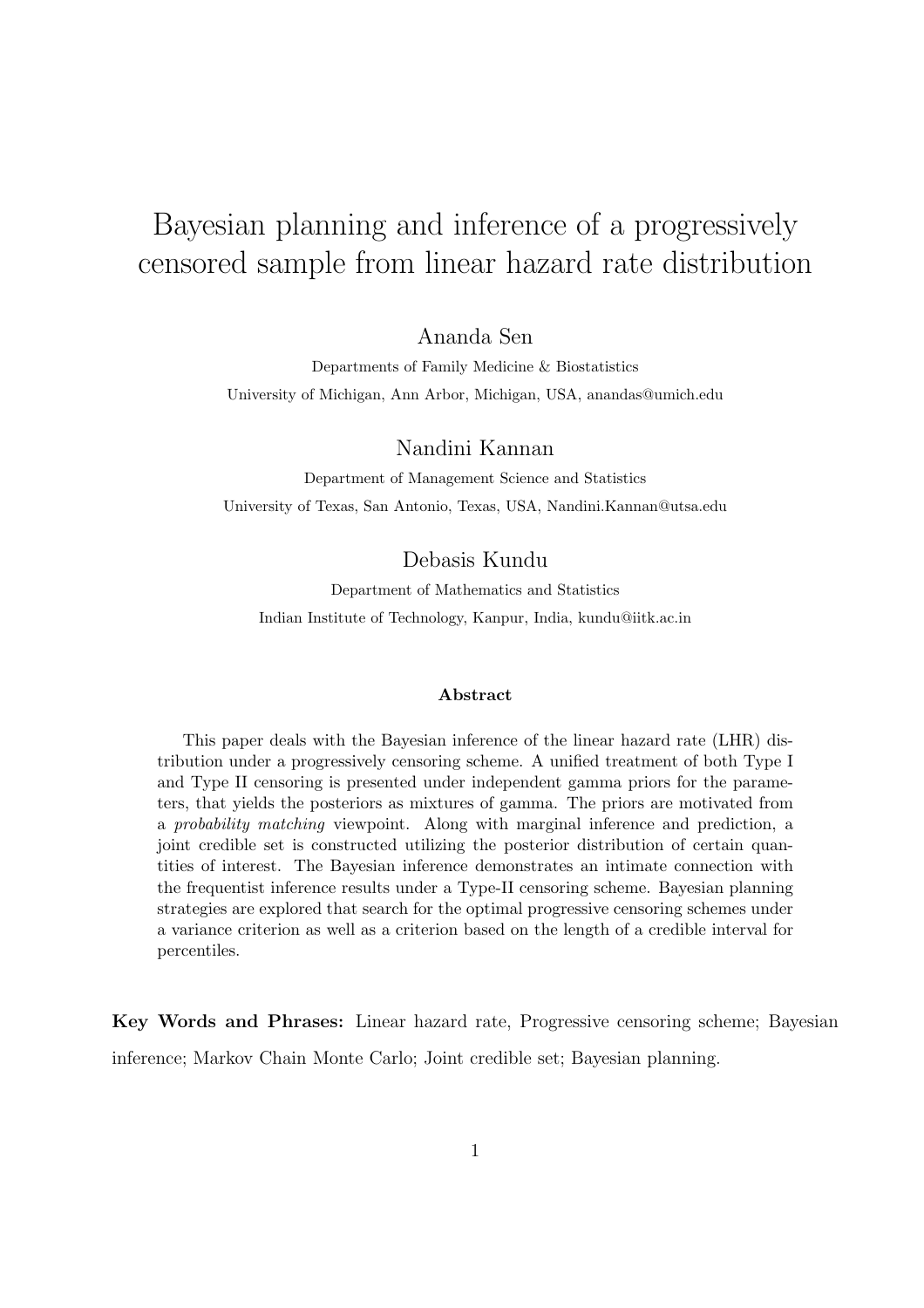### 1 INTRODUCTION

In life-testing and reliability studies, a linear hazard rate (LHR) distribution is deemed useful in modeling the life-length of a system or component when failures occur at random and also from aging or wear-out. Structurally, it is the distribution of the minimum of two independent random variables, one having an exponential and the other having a Rayleigh distribution. The probability density function (pdf), cumulative distribution function (CDF) and hazard function (HF) of LHR( $\lambda_1, \lambda_2$ ), parameterized by  $(\lambda_1, \lambda_2)$ ,  $\lambda_1 > 0, \lambda_2 > 0$ , are given by

$$
f(t; \lambda_1, \lambda_2) = (\lambda_1 + 2\lambda_2 t)e^{-(\lambda_1 t + \lambda_2 t^2)}; \quad t > 0,
$$
\n<sup>(1)</sup>

$$
F(t; \lambda_1, \lambda_2) = 1 - e^{-(\lambda_1 t + \lambda_2 t^2)}, \quad t > 0,
$$
\n(2)

and

$$
h(t; \lambda_1, \lambda_2) = \lambda_1 + 2\lambda_2 t, \quad t > 0,
$$
\n<sup>(3)</sup>

respectively. Exponential and Rayleigh distributions can be obtained as limiting cases of the LHR distribution by taking  $\lambda_2 \longrightarrow 0$  and  $\lambda_1 \longrightarrow 0$ , respectively. A noteworthy fact is that this two parameter model in the increasing failure rate (IFR) class constitutes a generalization of the exponential distribution in the direction distinct from the gamma and Weibull. While, in the IFR case, both gamma and Weibull force the hazard rates to be zero at  $t = 0$ , LHR provides for  $h(0) = \lambda_1 > 0$ , a smoother and often more realistic transition from the constant failure rate to the IFR property. Another quite interesting feature of LHR is the fact that the residual life distribution of LHR follows yet another LHR. Specifically, if  $T \sim LHR(\lambda_1, \lambda_2)$ , then for any fixed  $t_1 > 0$ ,

$$
T - t_1 | T > t_1 \sim LHR(\lambda_1^*, \lambda_2), \quad \text{with } \lambda_1^* = \lambda_1 + 2\lambda_2 t_1.
$$

This is an extension of the lack-of memory property of Exponential but incorporating the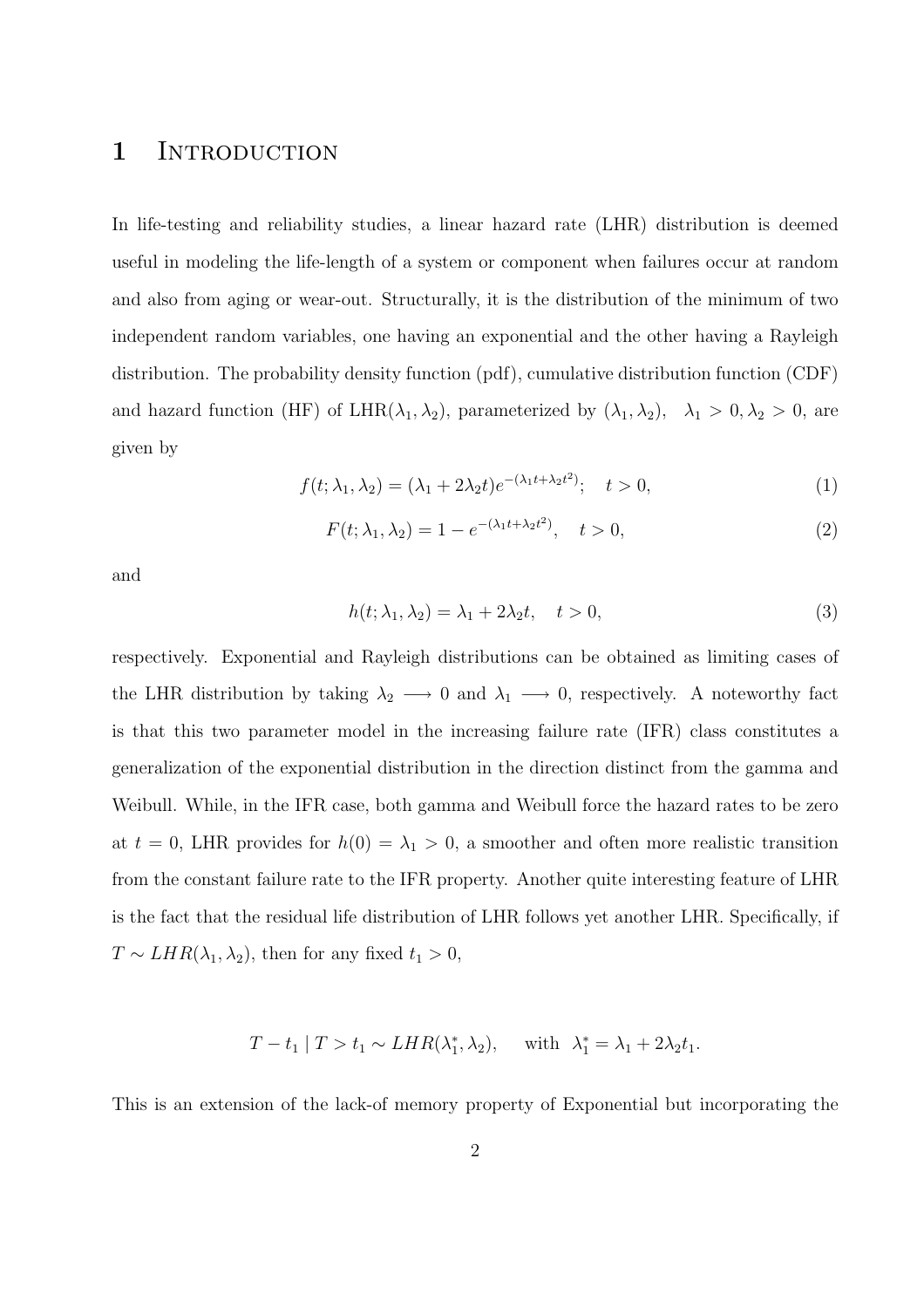ageing effect.

Potential of LHR as a life-model in reliability and survival applications had been demonstrated well by Broadbent (1958), Carbone et. al. (1967), and Kodlin (1967), (see also Chapter 4 of Gross and Clark, 1975). LHR can also be viewed as an approximation to other life-models such as Gompertz-Makeham distribution with hazard rate  $h^*(t) = \gamma_0 + \gamma_1 e^{\gamma_2 t}$ . Note that for small values of  $\gamma_2 t$ ,

$$
h^*(t) \approx \gamma_0 + \gamma_1(1 + \gamma_2 t) = \gamma'_0 + \gamma'_1 t,
$$

matching the linear hazard form. Thus, a LHR will be an appropriate model in this case as long as one abstains from "long-term" predictions. Bain (1974) and Sen and Bhattacharya (1995) considered maximum likelihood estimation of LHR parameters for Type-II censored sample and Lin et al. (2003) discussed the estimation of the unknown parameters based on record and inter-record times. Balakrishnan and Malik (1986) established the recurrence relations for moments of order statistics from the LHR distribution. Various distributional properties and different applications of the LHR distribution have been summarized in the review article Sen (2006). Ashour and Youssef (1991) first considered the Bayes estimation of the unknown parameters of the LHR distribution. Unfortunately their derivation of the marginal posterior distributions is not correct (see Lin et al. 2006). Pandey et al. (1993) and recently Lin et al. (2006) considered Bayesian estimation in a more general set up.

The main objective of this article is to carry out Bayesian inference and planning for a LHR distribution under a progressive censoring (Type-I or Type-II) scheme of sampling. In life-testing experiments, one often encounters situations where it takes a substantial amount of time to obtain a reasonable number of failures necessary to carry out reliable inference. In such situations, traditional Type-I or Type-II censoring schemes would tie up the units on test, which could potentially be used for other types of experiments. Motivated by the need of using the same units in multiple testing running in parallel, a censoring strategy called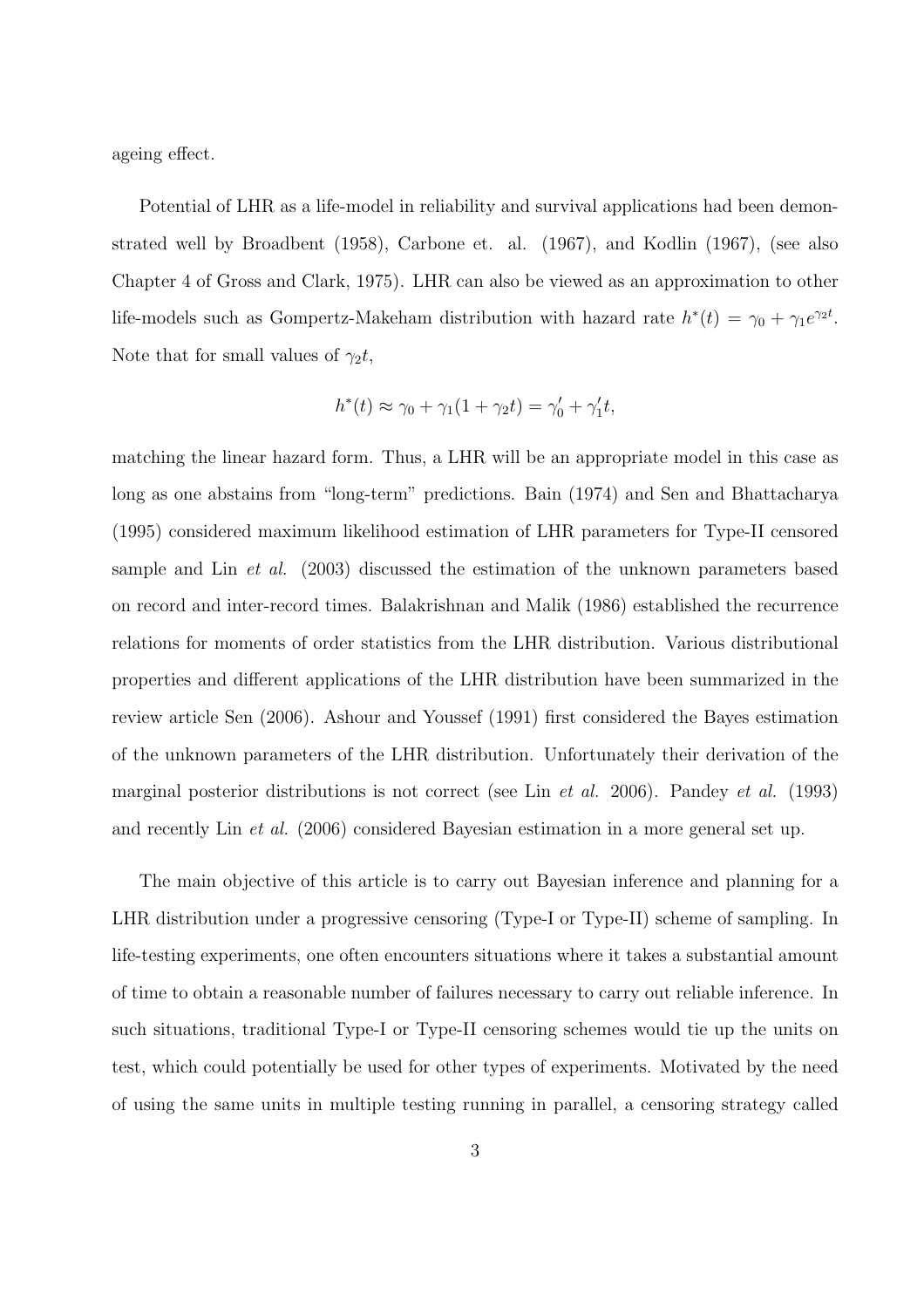Progressive Censoring (PC), introduced by Cohen (1963), has found considerable attention in the past four decades. PC is a method that enables an efficient exploitation of the available resources by continual removal of a prespecified number of unfailed test units at prespecified time points (Type-I PC) or upon observing a failure (Type-II PC). The withdrawn units are typically used in other experiments in the same or at a different facility. Several authors have undertaken an investigation under a PC framework, while dealing with specific parametric life distributions. The book by Balakrishnan and Aggarwala (2000) provides a comprehensive treatment of progressive censoring detailing the theory and application of likelihood based inference under PC. A more recent review by Balakrishnan (2007) documented the research till date on inference based on PC schemes.

Consider  $n$  independent and identical items put under life-test, with the lifetimes of each following a continuous distribution with pdf and cdf  $f(t; \theta)$  and  $F(t; \theta)$ , respectively. Under a Type-I PC scheme, times  $T_1 < T_2 < \dots T_m$  are fixed in advance at which point  $R_1, R_2, \ldots, R_m$  units, respectively, are removed from the experiment. The sequence  $R_i$  is also fixed apriori. We shall assume throughout the article the feasibility of PC, i.e. the number of units still on test at each censoring time is larger than the corresponding number of units planned to be removed. If k observations are observed to fail during the experimentation at times  $x_1, x_2, \ldots, x_k$ , respectively, the likelihood function corresponding to this PC scheme can be written as

$$
L(\boldsymbol{\theta}) = C \prod_{i=1}^{k} f(x_i; \boldsymbol{\theta}) \prod_{j=1}^{m} [1 - F(T_j; \boldsymbol{\theta})]^{R_j}, \quad x_1 < x_2 < \ldots < x_k,\tag{4}
$$

where C is a normalizing constant independent of  $\theta$ . Note that in (4), the number of failures k is a random quantity. Further we assume termination of the entire experiment at  $T_m$  in the sense that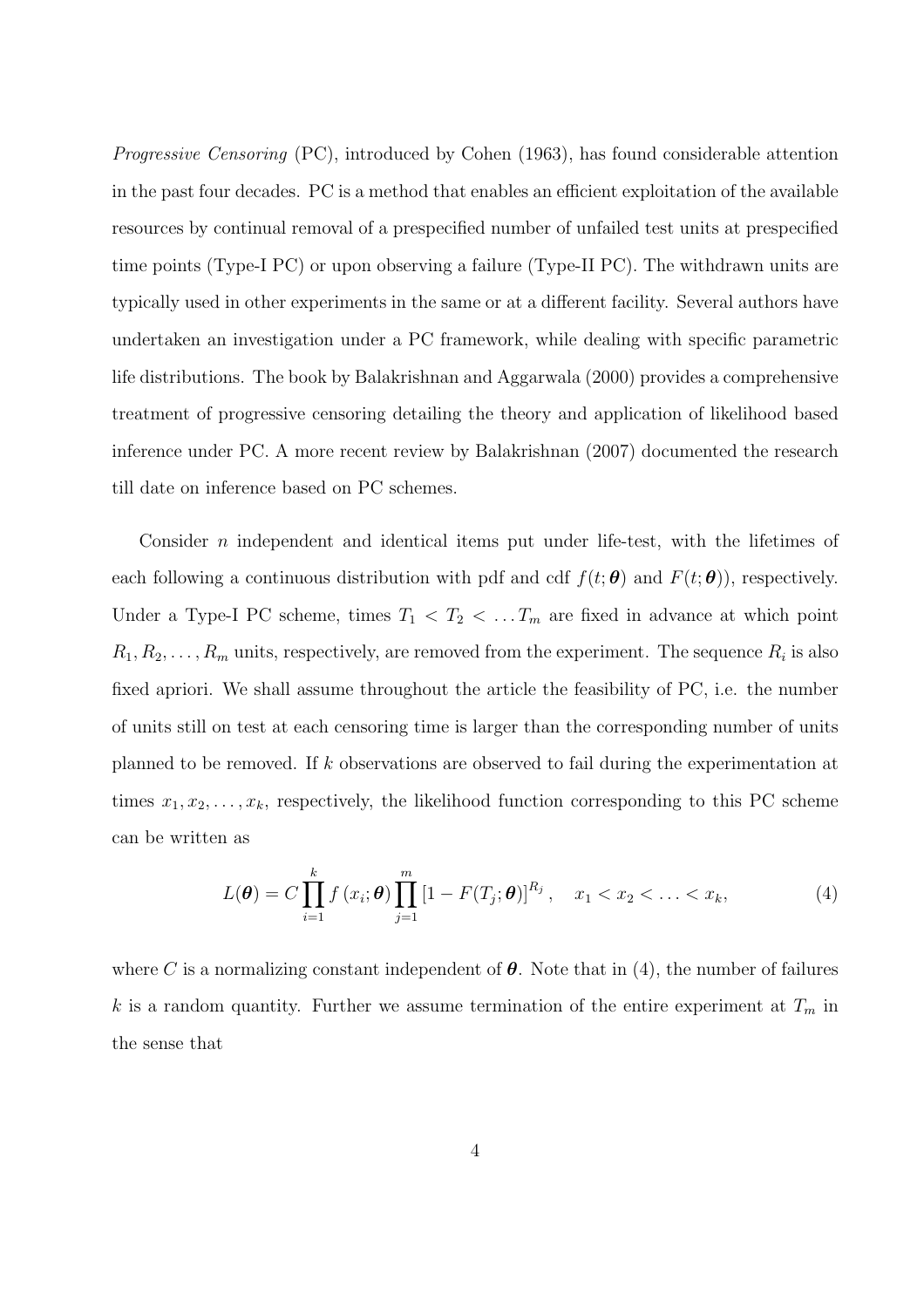$$
k + \sum_{j=1}^{m} R_j = n.
$$
 (5)

A Type-II PC obtains when the censoring times match the failure times, and the experiment is terminated after observing a predetermined number of failures. The likelihood of a Type-II PC that is terminated at the m-th failure equals

$$
L(\boldsymbol{\theta}) = C^* \prod_{i=1}^m f(x_i; \boldsymbol{\theta}) \left[1 - F(x_i; \boldsymbol{\theta})\right]^{R_i}.
$$
 (6)

The likelihood expression in (6) matches that in (4) by replacing  $k = m$ . However, note that for the Type-II censoring scheme, the individual censoring times  $x_i$  are random, whereas the number of failures  $m$ , is a fixed quantity, presenting an exactly reverse scenario than that for Type-I PC. Consequently, the finite-sample inference results are different under the frequentist framework. Note that the Bayesian approach, on the other hand, yields small-sample inference that is identical irrespective of the scheme adopted.

An implicit assumption of progressive censoring scheme is the availability of units to withdraw. This is similar to the restriction imposed on the support of hypergeometric distribution, for example. Strictly speaking, this indeed makes the number of censoring times and number of units to remove random. The likelihood in (4) is thus best interpreted as a likelihood conditional on the  $R$ 's. With a censoring mechanism that is non-informative of the failure, the usual inference on the basis of (4) remains valid.

The purpose of this article is two fold. Firstly, we consider the Bayesian inference of the two parameters of the LHR distribution for a progressively censored sample. While the prior specification is similar to Lin et al. (2006), the treatment is somewhat different in our article. Specifically, we focus on the representation of the posterior distribution as a mixture and make the connection with the frequentist approach more transparent. Also, unlike Lin et al. (2006), we cover both Type-I and Type-II censoring in our treatment.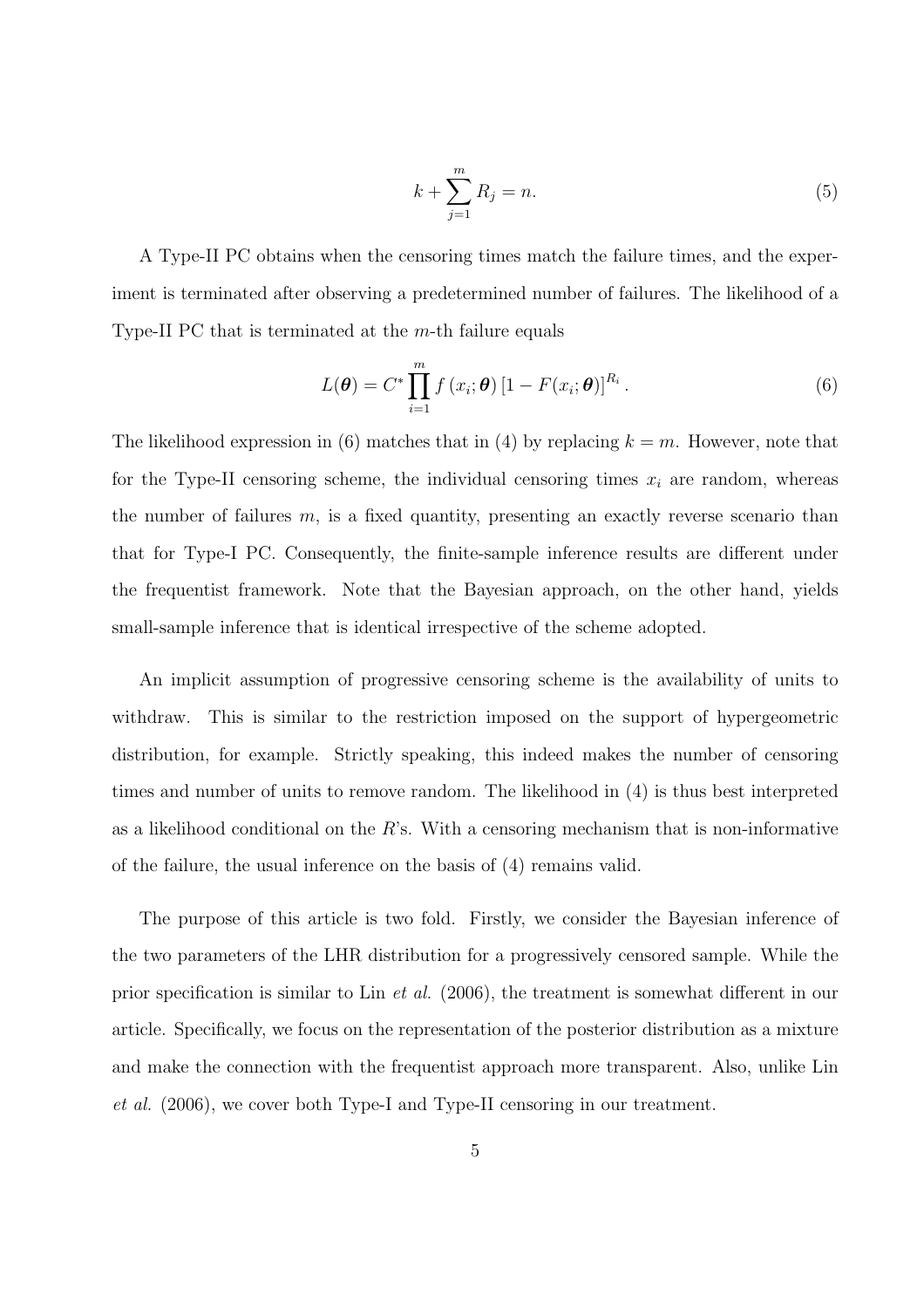The second aim of this manuscript is to provide methodology for comparing competing progressive sampling schemes with the purpose of obtaining an optimal sampling scheme for a given prior distribution. Optimal censoring schemes have been explored for two criteria: one that is based on minimizing variance of specific percentiles and the other that is derived from minimizing the length of the credible interval for a percentile. Exploration of an optimal censoring scheme is effectively a discrete optimization problem, and is computationally quite expensive. We propose some sub-optimal censoring schemes that are practical from an experimenter's viewpoint and compare them with the complete sample with respect to the chosen criteria.

The rest of the paper is organized as follows. In section 2, we discuss Bayesian inference of the parameters of a LHR under a progressive censoring scheme. Several interesting correspondence with the frequentist framework have been noted. Section 3 details the implementation of the Bayesian methodology for a dataset that has been previously analyzed in a non-Bayesian setup. Optimal Bayesian planning is discussed in section 4 and is supplemented by extensive numerical results. Section 5 concludes with some pertinent discussion.

## 2 Bayesian Inference

As in Pandey *et al.* (1993) (see also Lin *et al.* 2006), we assume that *apriori*  $\lambda_1$  and  $\lambda_2$  are independently distributed as  $Gamma(a, b)$  and  $Gamma(c, d)$ , with pdf given by;

$$
\pi_1(\lambda_1) \propto \lambda_1^{a-1} e^{-b\lambda_1}, \quad \lambda_1 > 0,\tag{7}
$$

$$
\pi_2(\lambda_2) \propto \lambda_2^{c-1} e^{-d\lambda_2}, \quad \lambda_2 > 0,
$$
\n(8)

respectively. Here the hyper parameters  $a, b, c, d > 0$  are assumed known. In the sequel, we adopt the notation corresponding to a Type-I PC. Note, however, that in the Bayesian framework, the statistical inference remains unchanged when we deal with a Type-II PC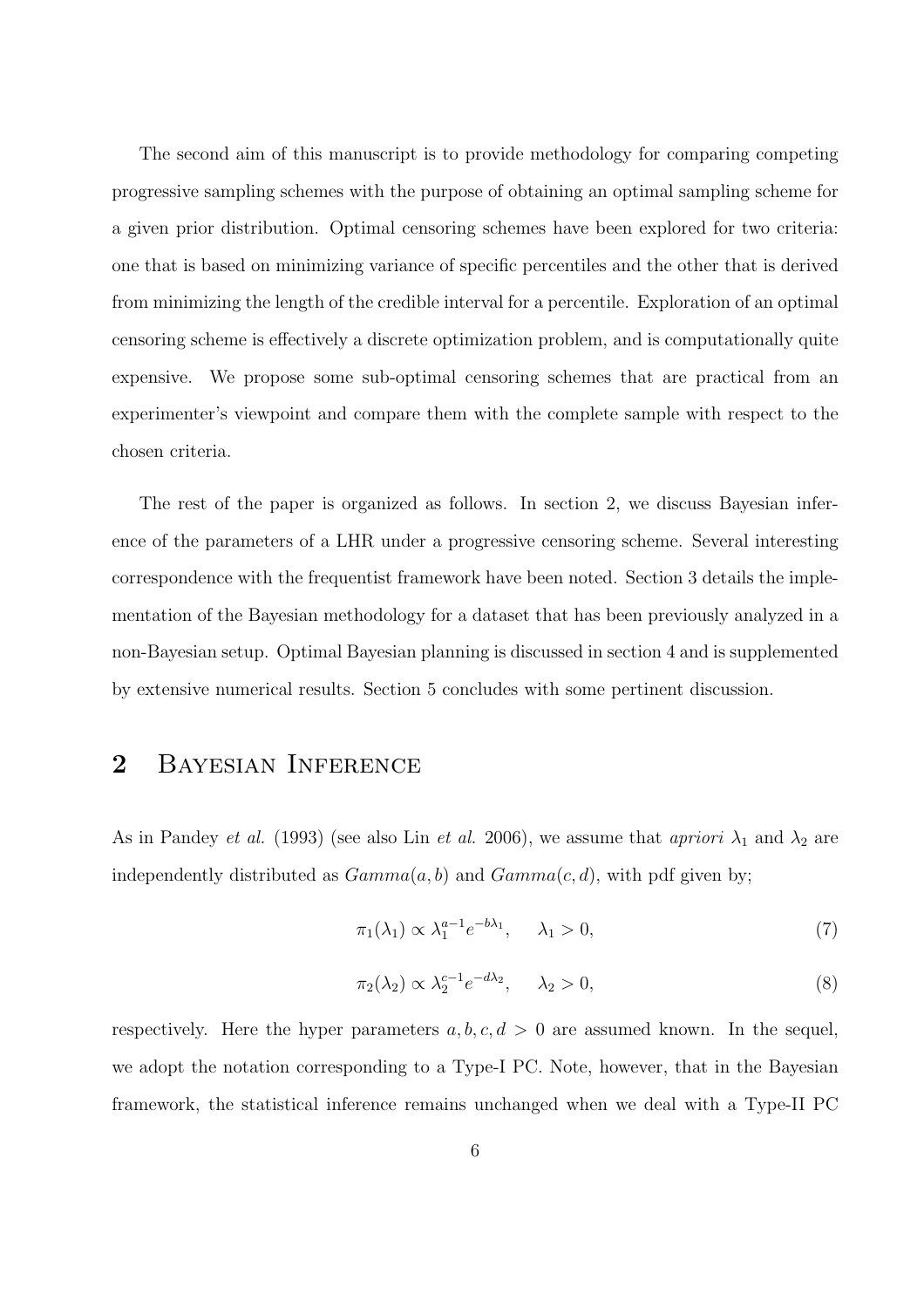scheme, or a scheme that adopts a combination of the two. Based on the Type-I progressively censored sample  $(x, R, T)$ , the likelihood function can be written as

$$
l(data|\lambda_1, \lambda_2) \propto \prod_{i=1}^k (\lambda_1 + 2\lambda_2 x_i) e^{(-\lambda_1 x_i + \lambda_2 x_i^2)} \times e^{-\sum_{j=1}^m R_j(\lambda_1 T_j + \lambda_2 T_j^2)}
$$
  
 
$$
\propto \prod_{i=1}^k (\lambda_1 + 2\lambda_2 x_i) e^{-\lambda_1 W_1 - \lambda_2 W_2}, \tag{9}
$$

where

$$
W_1 = \sum_{i=1}^k x_i + \sum_{j=1}^m R_j T_j
$$
, and 
$$
W_2 = \sum_{i=1}^k x_i^2 + \sum_{j=1}^m R_j T_j^2
$$
.

In order to accommodate the "no failure" case corresponding to  $k = 0$ , we adopt the convention  $\sum_1^0(\cdot) = 0$  and  $\prod_1^0(\cdot) = 1$ . Note that in this case MLE's do not exist, while the Bayesian method produces valid estimators.

The joint posterior density function of  $\lambda_1$  and  $\lambda_2$  can be written as

$$
\pi(\lambda_1, \lambda_2|data) \propto \prod_{i=1}^k (\lambda_1 + 2\lambda_2 x_i) e^{-\lambda_1 (b+W_1)} e^{-\lambda_2 (d+W_2)} \lambda_1^{a-1} \lambda_2^{c-1}
$$
\n
$$
\propto \left( \lambda_1^k + \lambda_1^{k-1} 2\lambda_2 \sum_{i=1}^k x_i + \lambda_1^{k-2} (2\lambda_2)^2 \sum_{1 \le i_1 < i_2 \le k} x_{i_1} x_{i_2} + \dots + (2\lambda_2)^k \prod_{i=1}^k x_i \right) \times
$$
\n
$$
e^{-\lambda_1 (b+W_1)} e^{-\lambda_2 (d+W_2)} \lambda_1^{a-1} \lambda_2^{c-1}
$$
\n
$$
\propto \sum_{j=0}^k \left( (2\lambda_2)^j \tau_j \lambda_1^{k-j} \right) e^{-\lambda_1 (b+W_1)} e^{-\lambda_2 (d+W_2)} \lambda_1^{a-1} \lambda_2^{c-1}
$$
\n
$$
\propto \sum_{j=0}^k \tau_j \lambda_1^{a+k-j-1} e^{-\lambda_1 (b+W_1)} \lambda_2^{c+j-1} e^{-\lambda_2 (d+W_2)}, \qquad (10)
$$

where

$$
\tau_0 = 1, \quad \tau_1 = \sum_{i=1}^k x_i, \quad \tau_2 = \sum_{1 \le i_1 < i_2 \le k} x_i x_j, \dots, \text{ and } \quad \tau_k = \prod_{i=1}^k x_i.
$$

Note that (10) can be written as

$$
\pi(\lambda_1, \lambda_2 | data) = \sum_{j=0}^k \pi_j f_{1j}(\lambda_1) f_{2j}(\lambda_2),
$$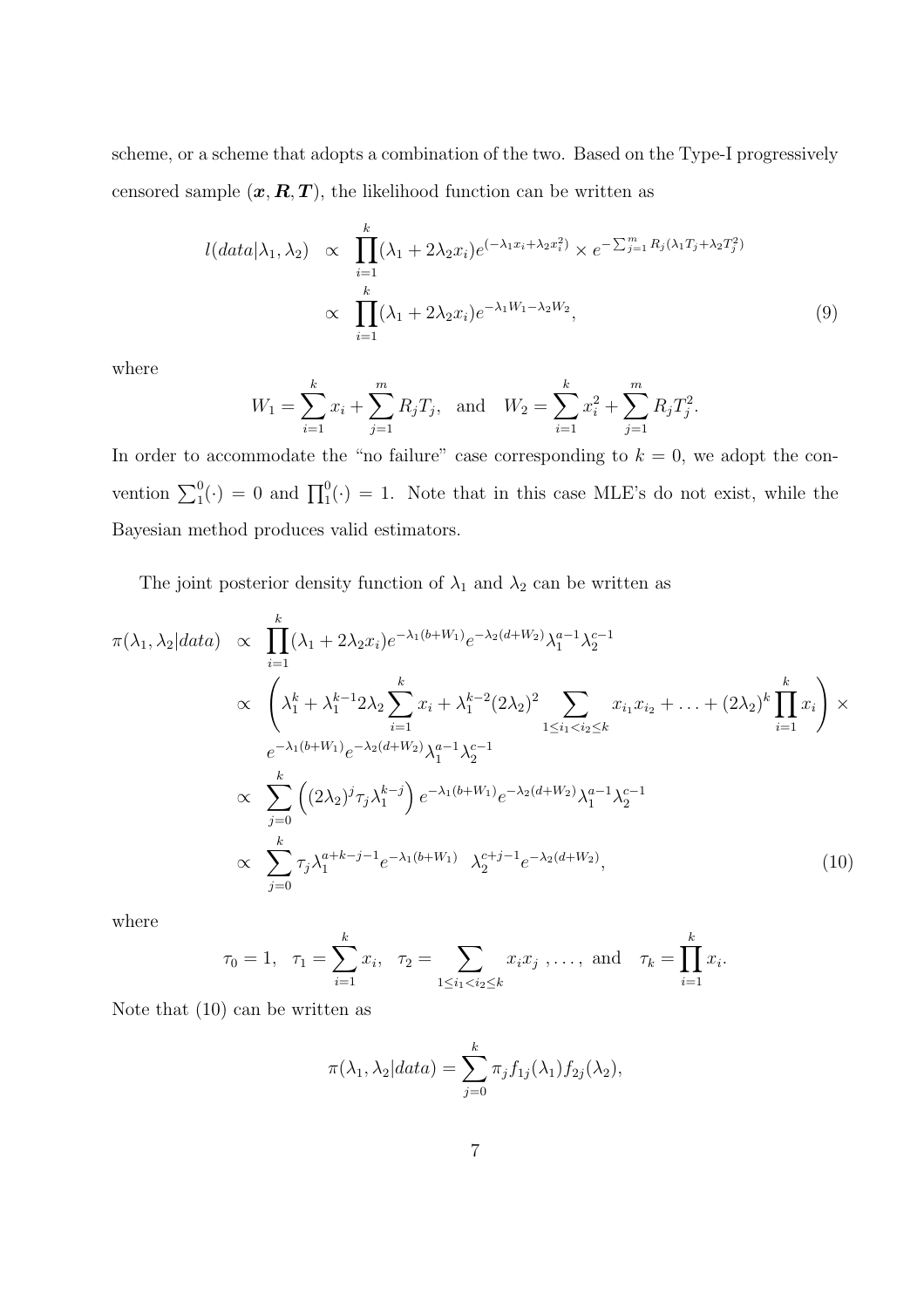where for  $j = 0, \ldots, k$ ,

$$
f_{1j}(\lambda_1) = Gamma(a + k - j, b + W_1), \quad f_{2j} = Gamma(c + j, d + W_2),
$$

$$
\pi_j = \frac{p_j}{\sum_{i=0}^k p_i}, \quad p_j = \frac{\Gamma(a + k - j)}{(b + W_1)^{a + k - j}} \times \frac{\Gamma(c + j)}{(d + W_2)^{c + j}} \times \tau_j \times 2^j.
$$
(11)

The marginal posterior density functions of  $\lambda_1$  and  $\lambda_2$  are also easily seen to be of the mixture form

$$
\pi(\lambda_1|data) = \sum_{j=0}^{k} \pi_j f_{1j}(\lambda_1)
$$
\n(12)

and

$$
\pi(\lambda_2|data) = \sum_{j=0}^{k} \pi_j f_{2j}(\lambda_2),\tag{13}
$$

respectively. The posterior means (Bayes estimates under squared-error loss) are given by

$$
E(\lambda_1|data) = \sum_{j=0}^{k} \pi_j \frac{a+k-j}{b+W_1}, \qquad E(\lambda_2|data) = \sum_{j=0}^{k} \pi_j \frac{c+j}{d+W_2}
$$
(14)

It is interesting to note that the posterior means in (14) satisfy the relation

$$
(b+W_1)E(\lambda_1|data) + (d+W_2)E(\lambda_2|data) = a+c+k,
$$
\n(15)

which is seen to be an extension of the identity satisfied by the maximum likelihood estimators (MLE). Indeed as all of  $a, b, c, d \longrightarrow 0$ , thereby yielding the joint noninformative prior  $\pi_{minf}(\lambda_1, \lambda_2) \propto (\lambda_1 \lambda_2)^{-1}$ , the relation in (15) is identical to that satisfied by the MLE's. Unlike the MLE's however, the Bayes estimators here are in closed-form.

The relation in (15) actually stems from a distributional identity that also has a frequentist counterpart. In order to see that, first note that in view of (11), the joint posterior density of  $U = (b + W_1)\lambda_1$  and  $V = (d + W_2)\lambda_2$  are given by

$$
g(u, v|data) = \sum_{j=0}^{k} \pi_j g_{1j}(u) g_{2j}(v),
$$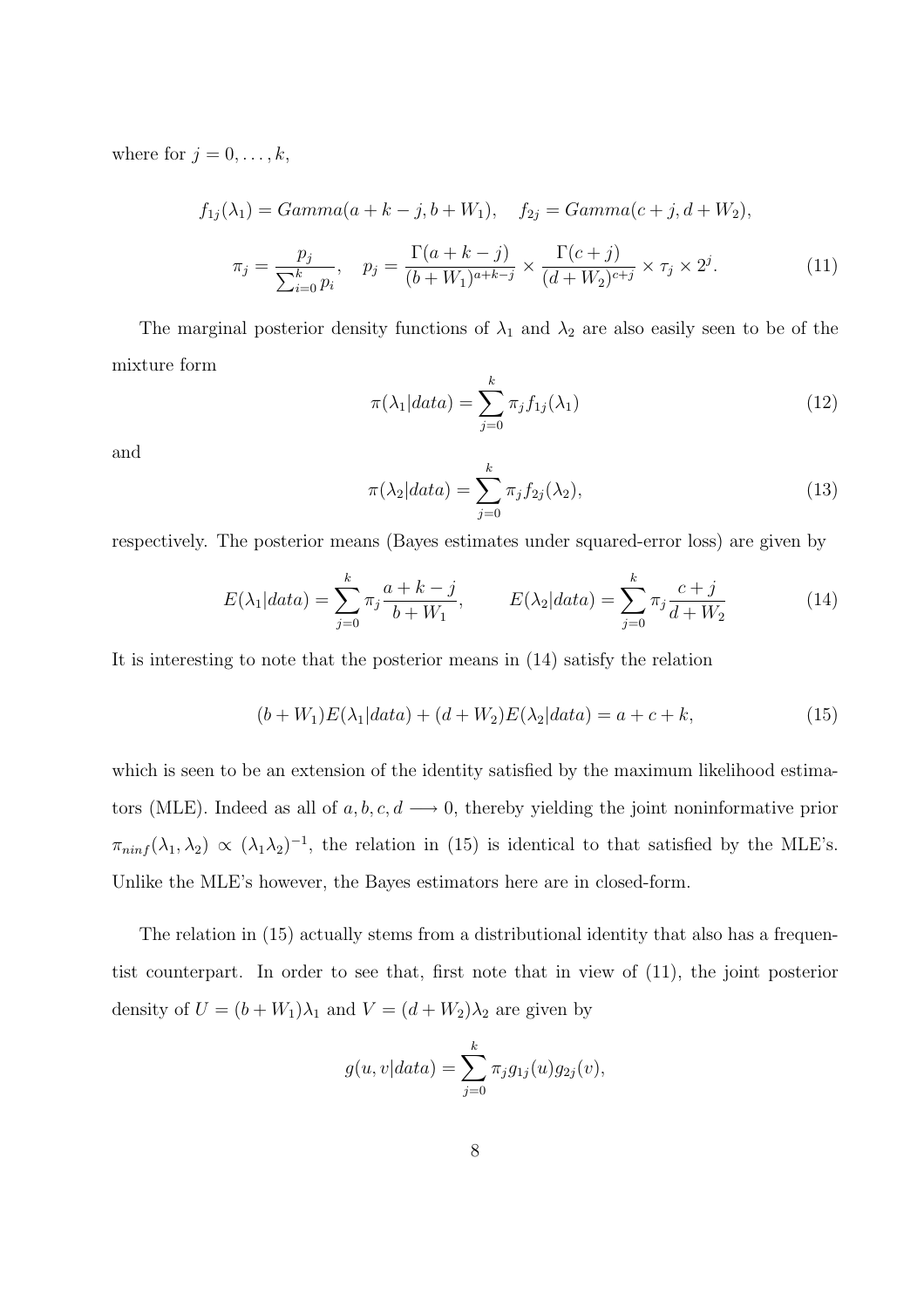where  $g_{1j}, g_{2j}$  are probability density functions of  $Gamma(a + k - j, 1)$ ,  $Gamma(c + j, 1)$ , respectively. Let J be a discrete random variable taking values on  $\{0, 1, 2, \ldots, k\}$  with  $P(J = j) = \pi_j$ . Thus, U,V are conditionally independent given  $J = j$ , with  $g_{1j}, g_{2j}$  as respective marginal pdf's. Consequently, conditionally given  $J = j$ ,  $U + V$  is distributed as a  $Gamma(a + c + k, 1)$  random variable. This distribution, being free of j, is also the unconditional distribution. Thus, a posteriori

$$
(b + W_1)\lambda_1 + (d + W_2)\lambda_2 \sim Gamma(a + c + k, 1). \tag{16}
$$

The equation in (15) is a trivial consequence of the distributional relation in (16). In the frequentist framework, a result analogous to (16) also holds under Type-II PC, a fact that can be seen by applying the results from Viveros and Balakrishnan (1994) for exponential distribution to data from LHR in the transformed scale  $\lambda_1 t + \lambda_2 t^2$ .

Lin et al (2006) conduct Bayesian inference and prediction for a more general PC scheme under Type-II censoring. Due to the complex structure of the general estimator, however, they resorted to a numerical comparison between the MLE's and the Bayes estimators.

The distributional result in (16) brings out yet another interesting interpretation of the prior parametrization. In the past decade or so, several researchers have worked on the theoretical properties of probability matching priors. A probability matching prior is defined as one that yields the same quantiles for a parametric function of interest aposteriori as well as under the frequentist framework upto an order of approximation (c.f. Datta and Sweeting, 2005). In view of (16), one can say that as  $a, c \rightarrow 0$ , the joint prior for  $\lambda, \lambda_2$  serve as an exact probability matching prior for  $(b+W_1)\lambda_1 + (d+W_2)\lambda_2$ .

The mixture representation of the posterior greatly facilitates the Bayesian inference. One can exploit this structure to obtain simulation based inference wherever needed. For example, percentiles from the marginal posterior distributions, while not available in closed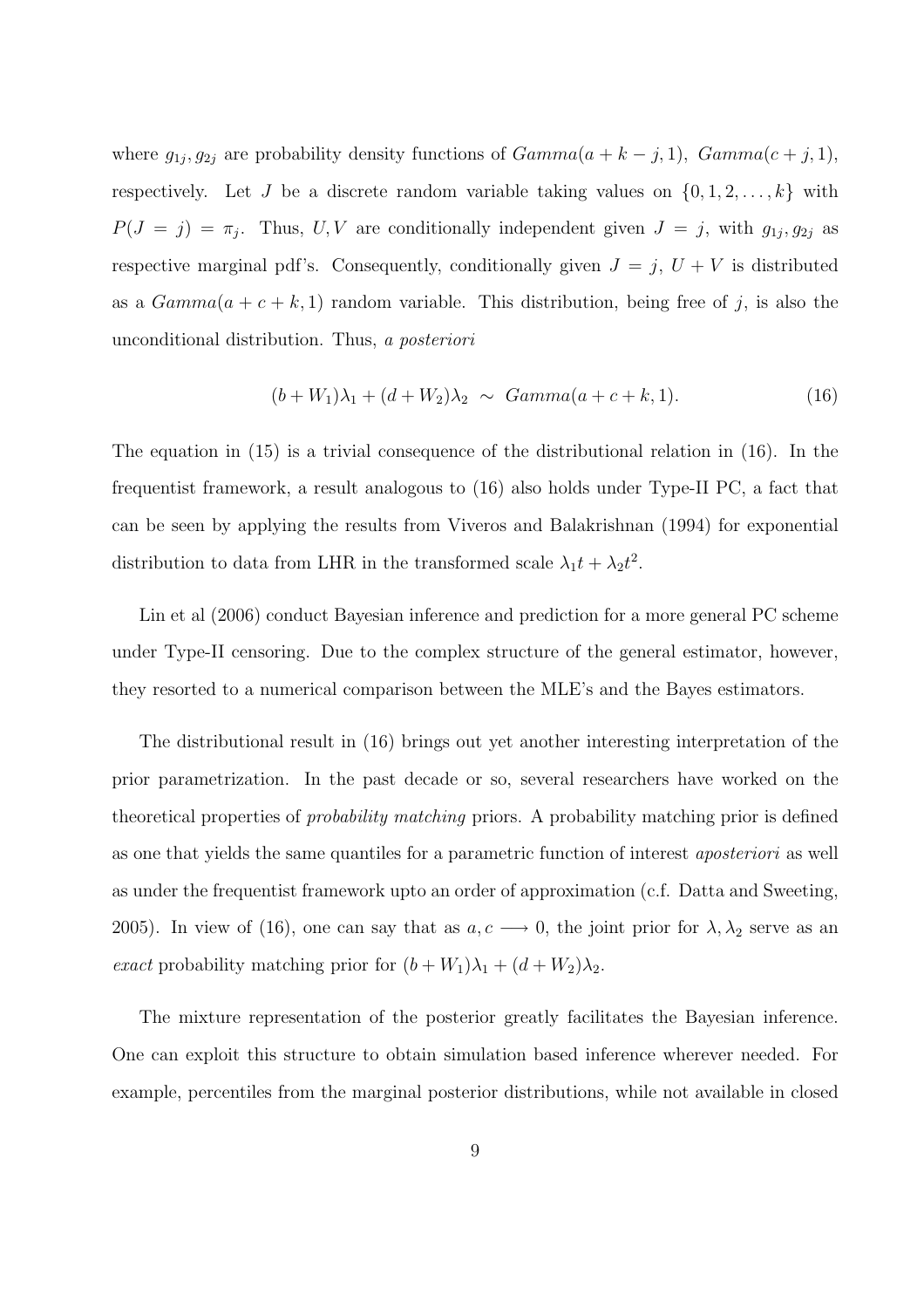form, can easily be estimated from samples generated from the corresponding posterior using Gibbs sampling. The credible intervals for the individual parameters  $\lambda_1$  and  $\lambda_2$  can be formed using these sample-based percentiles. Note, however, that due to the multimodal nature of the densities, the usual procedure for finding highest posterior density (HPD) intervals will not be appropriate here. Next we indicate an procedure to obtain a joint credible set for the parameters of LHR that has an exact pre-specified probability content.

#### 2.1 Construction of a Joint Credible Set

The joint credible set for the parameters of LHR are based on the posterior distributions of certain quantities. To fix ideas, let us fix  $1 \leq m_1 < m$ , and define the variables

$$
B_1 = 2\lambda_1(b + W_1) + 2\lambda_2(d + W_2)
$$
  
\n
$$
B_2 = \frac{\lambda_1(b + \widetilde{W}_1) + \lambda_2(d + \widetilde{W}_2)}{\lambda_1(b + W_1) + \lambda_2(d + W_2)},
$$
\n(17)

where

$$
\widetilde{W}_1 = \sum_{i=1}^{k_1} x_i + \sum_{j=1}^{m_1} R_j T_j, \quad \widetilde{W}_2 = \sum_{i=1}^{k_1} x_i^2 + \sum_{j=1}^{m_1} R_j T_j^2, \quad 1 \le k_1 \le k.
$$

Clearly,  $\widetilde{W}_1, \widetilde{W}_2$  are versions of  $W_1, W_2$  when only considers the observations up-to  $T_{m_1}$ . Note that under such a truncation,  $k_1$ , the number of observed failures, which is still random, can be less than or equal to k. The procedure below is developed for any  $m_1 < m$ . We shall discuss the issue of choosing a suitable  $m_1$  later. The following lemma provides the crucial result in developing the joint credible set.

**Lemma 2.1:** A posteriori, the random quantities  $B_1$  and  $B_2$  are independent, with  $B_1$ distributed as a chi-square with  $2(a+c+k)$  degrees of freedom and  $B_2$  distributed as mixture of beta random variables with pdf  $g_2(b_2) = \sum_{j=0}^{k} \pi_j Beta_{[\beta_1,\beta_2]}(a + k - j, c + j)$ , with  $\beta_1 =$  $\min\{(b+\widetilde W_1)/(b+W_1),(d+\widetilde W_2)/(d+W_2)\},\ \beta_2=\max\{(b+\widetilde W_1)/(b+W_1),(d+\widetilde W_2)/(d+W_2)\},$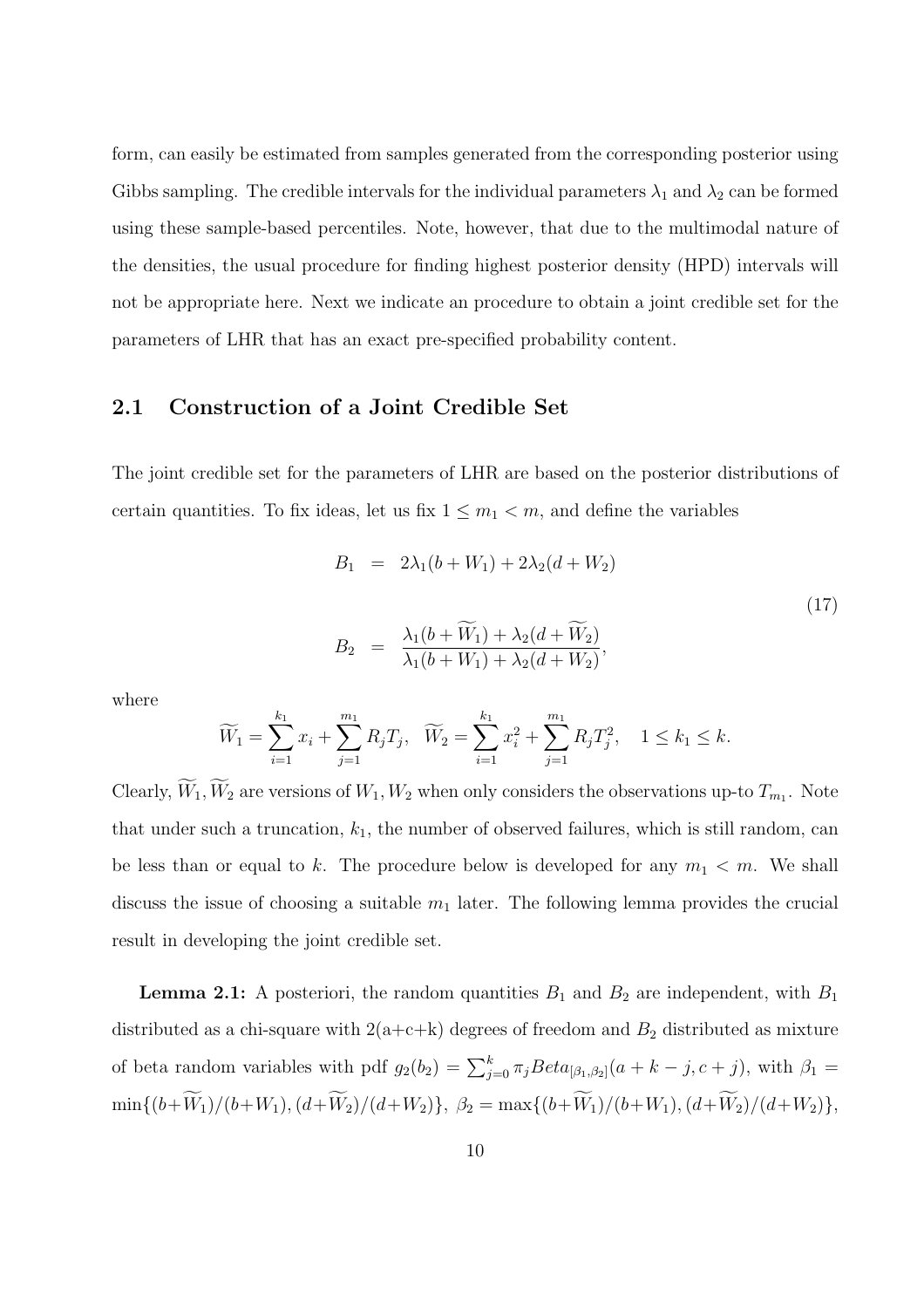and  $Beta_{[\beta_1,\beta_2]}(\alpha_1,\alpha_2)$  is the pdf of a beta random variable given by

$$
q(y) = \frac{\Gamma(\alpha_1 + \alpha_2)}{\Gamma(\alpha_1)\Gamma(\alpha_2)} \cdot \frac{(y - \beta_1)^{\alpha_1 - 1}(\beta_2 - y)^{\alpha_2 - 1}}{(\beta_2 - \beta_1)^{\alpha_1 + \alpha_2 - 1}}.
$$

The proof is a straightforward application of transformation of variables using (17) and the joint posterior pdf of  $(\lambda_1, \lambda_2)$ , and is omitted. For any  $0 < \alpha < 1$ , let  $\gamma = 1$ √  $\overline{1-\alpha}$ , and let  $b_1^{(1)}$ <sup>(1)</sup>,  $b_1^{(2)}$  denote the  $100(\gamma/2)$ th and  $100(1 - \gamma/2)$ th percentiles of a chi-square distribution with  $2(a + c + k)$  degrees of freedom. Furthermore, if  $b_2^{(1)}$  $b_2^{(1)}$  and  $b_2^{(2)}$  denote the corresponding percentiles of the posterior distribution of  $B_2$ , then, exploiting the independence of  $B_1, B_2$  from Lemma 2.1, the set

$$
\mathcal{C}(\lambda_1, \lambda_2) = \left\{ (\lambda_1, \lambda_2) : b_1^{(1)} < B_1 < b_1^{(2)}, b_2^{(1)} < B_2 < b_2^{(2)} \right\} \tag{18}
$$

has exact probability content  $1 - \alpha$ .

To investigate the form of the confidence set  $\mathcal{C}(\lambda_1, \lambda_2)$ , we note that as a function of  $\lambda_1, \lambda_2, B_2$  only varies with the ratio  $\lambda_2/\lambda_1$  and is monotonically increasing(decreasing) in the same if  $(b + \widetilde{W}_1)/(b + W_1) < (>(d + \widetilde{W}_2)/(d + W_2)$ . Therefore,  $b_2^{(1)} < B_2 < b_2^{(2)}$  is realized if and only if the ratio  $\lambda_2/\lambda_1$  is contained in an interval with end points  $A_1$  and  $A_2$  where

$$
A_1 = \frac{(b + \widetilde{W}_1) - b_2^{(2)}(b + W_1)}{b_2^{(2)}(d + W_2) - (d + \widetilde{W}_2)}, \quad A_2 = \frac{(b + \widetilde{W}_1) - b_2^{(1)}(b + W_1)}{b_2^{(1)}(d + W_2) - (d + \widetilde{W}_2)}.
$$

Since the percentiles  $b_2^{(1)}$  $\mathcal{L}_2^{(1)}$ ,  $\mathcal{b}_2^{(2)}$  come from a mixture of beta pdf's each with support on  $(\min\{(b+\widetilde{W}_1)/(b+W_1), (d+\widetilde{W}_2)/(d+W_2)\}, \max\{(b+\widetilde{W}_1)/(b+W_1), (d+\widetilde{W}_2)/(d+W_2)\})$ , they also lie within these bounds. Consequently, the ratio  $\lambda_2/\lambda_1$  lies within  $(\min\{A_1, A_2\}, \max\{A_1, A_2\})$ with (posterior) probability  $1 - \gamma$ . We can thus express the joint credible set in (18) in a more explicit form:

$$
\mathcal{C}(\lambda_1, \lambda_2) = \left\{ (\lambda_1, \lambda_2) : b_1^{(1)}/2 < \lambda_1 (b + W_1) + \lambda_2 (d + W_2) < b_1^{(2)}/2, \lambda_1 \cdot \min\{A_1, A_2\} < \lambda_2 < \lambda_1 \cdot \max\{A_1, A_2\} \right\}.
$$
\n(19)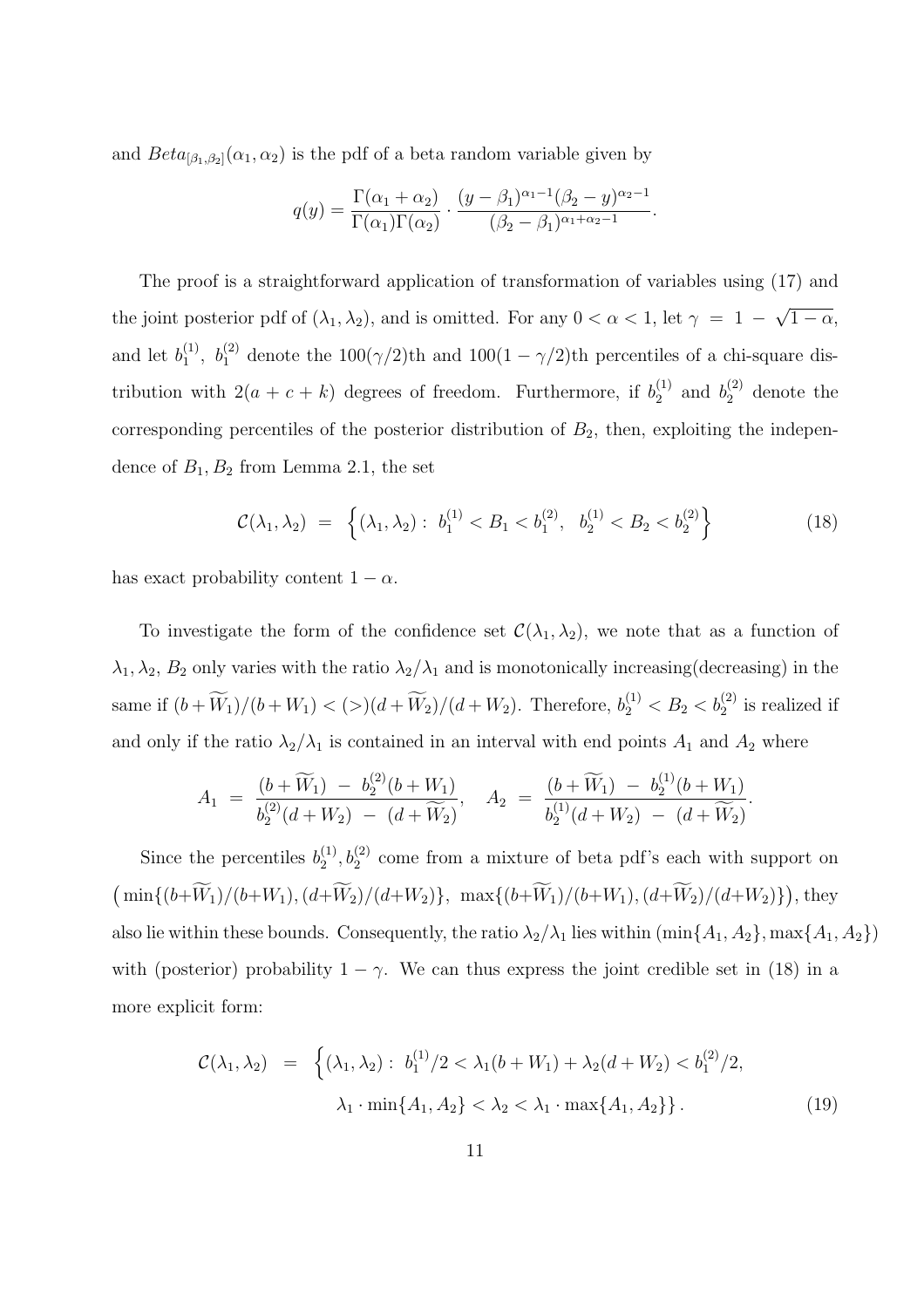The set in (19) has the simple structure of a trapezoid bounded on the positive quadrant in the  $\lambda_1 : \lambda_2$  space by the parallel lines

$$
\lambda_1(b+W_1) + \lambda_2(d+W_2) = b_1^{(1)}/2, \quad \lambda_1(b+W_1) + \lambda_2(d+W_2) = b_1^{(2)}/2,\tag{20}
$$

and the two lines through origin

$$
\lambda_2 = A_1 \lambda_1, \quad \lambda_2 = A_2 \lambda_1. \tag{21}
$$

One reasonable choice for  $m_1$  then is the one that minimizes the area of this trapezoid. Note that  $m_1$  plays a role only in constructing  $A_1, A_2$ , and hence in the location of the lines given by (21). For a given progressively censored sample and prior model, the location of the parallel lines in (20) is completely specified and does not vary with the choice of  $m_1$ . It thus follows, after some algebra, that minimizing the area of the trapezoid tantamount to minimizing the distance criterion

$$
C(m_1) = \left| \frac{1}{(d+W_2)A_1 + (b+W_1)} - \frac{1}{(d+W_2)A_2 + (b+W_1)} \right| \tag{22}
$$

as a function of the percentiles of  $B_2$ , the beta-mixture random variable.

### 2.2 Prediction

In the context of observing progressively censored samples, the prediction problem typically centers around predicting the times to failure of the *last*  $R_m$  units surviving at the time of termination of the experiment. In our context, this translates to predicting  $x_{k+1}, x_{k+2}, \ldots, x_{R_m}$ . Note that  $x_{k+l}$ ,  $1 \leq l \leq R_m - k$ , the *l*-th smallest of the last  $R_m$  failure times can be regarded as the last failure time from a progressively censored sample with censoring schemes  $(T_1, R_1), (T_2, R_2), \ldots, (T_{m-1}, R_{m-1}), (T_m, 0), (x_{k+l}, R_m - l)$  and failure times at  $x_1 < x_2 < \ldots < x_k < x_{k+1} \ldots < x_{k+l}$ . Note thus that the prediction framework is that of a mixed Type-I and Type-II progressively censored scheme. The marginal predictive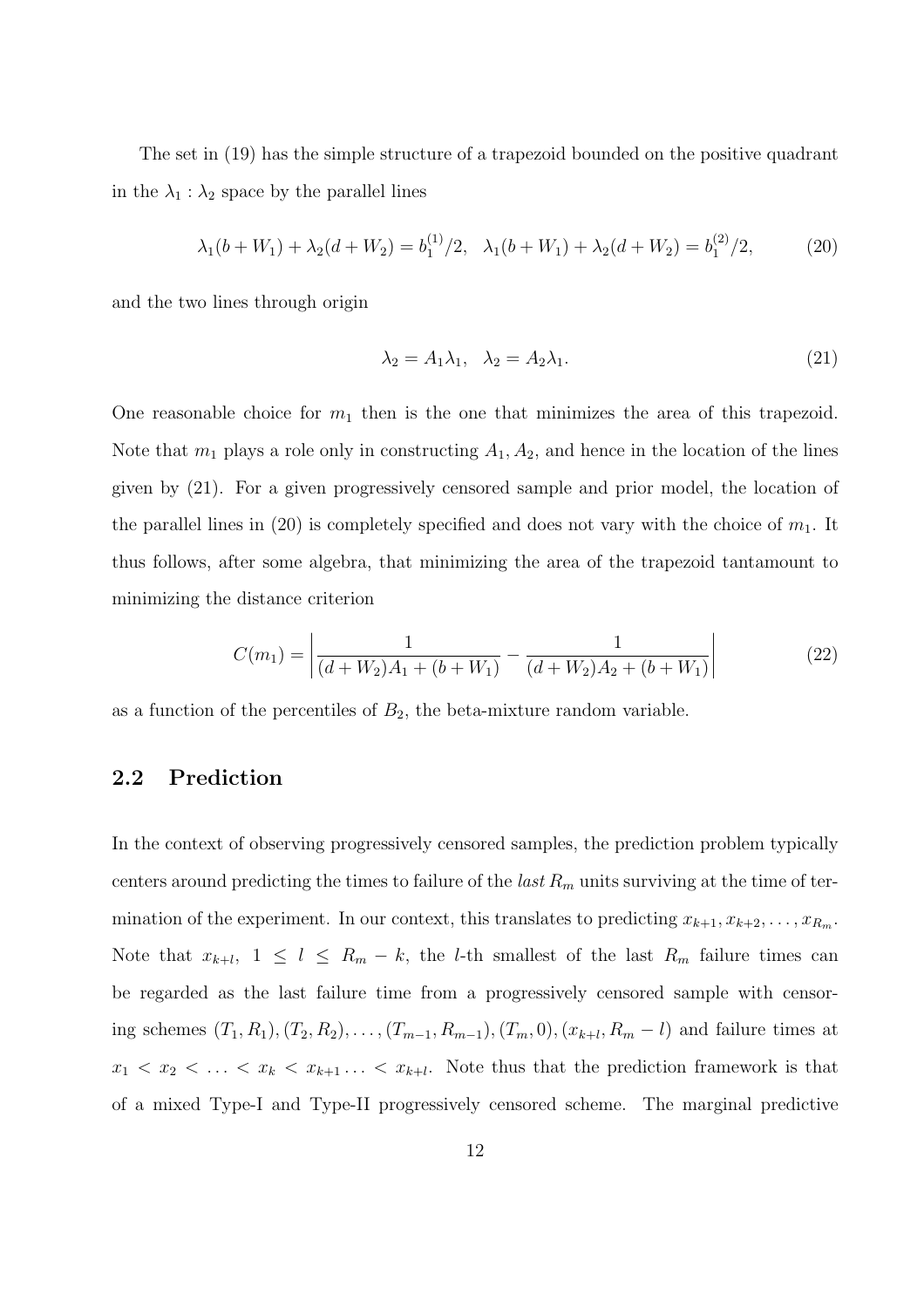distribution of  $x_{k+l}$  can be derived as

$$
\pi(x_{k+l}|data) = \int \int \pi(x_{k+l}|data; \lambda_1, \lambda_2) \pi(\lambda_1, \lambda_2|data) d\lambda_1 d\lambda_2.
$$
 (23)

Equation (23) has an explicit expression and extends the results in Lin et. al. (2006) derived under Type-II progressive censoring. The distribution, however, is complex, non-standard, and does not lend itself to easy inference. Instead of repeating the endeavor of Lin et. al. (2006), we present a simulation based approach using Gibbs sampling, where samples in each step can be generated from distributions that are tractable. Further, in this method, we generate the joint distribution of any subset of  $x_{k+1}, x_{k+2}, \ldots, x_{R_m}$ , in one stroke. Since the approach is based on simulation, quantities of interest based on the predictive distribution can be estimated as an appropriate function of the drawn samples.

To fix ideas, let us concentrate on estimating the predictive distribution of  $x_{k+l}$ . We shall augment the data with samples from the distribution of the latent variables  $x_{k+1}, x_{k+2}, \ldots, x_{k+l-1}$ . This will facilitate the generation of tractable full conditionals using the Markovian nature of the progressively censored samples. The Gibbs sampling steps consist of generation of two sets of full conditionals:

**Failure Times:** Conditionally given the data, and  $\lambda_1, \lambda_2$ , the ensemble  $\{x_{k+1}, \ldots, x_{k+l}\}$  is distributed as the first l order statistics from a random sample of size  $R_m$  from a  $LHR(\lambda_1, \lambda_2)$  left truncated at  $T_m$ . Note that since the  $LHR$  cdf F has an explicit inverse function

$$
F^{-1}(t) = \frac{-\lambda_1 + \sqrt{\lambda_1^2 - 4\lambda_2 \ln(1 - t)}}{2\lambda_2}, \quad 0 < t < 1,
$$

a random draw t from the left truncated LHR can be made easily by

(a) drawing a random variate u from  $uniform(0, 1)$ ,

followed by

(b) calculating  $t = F^{-1}(F(T_m) + (1 - F(T_m)))$ ¢  $\cdot u$ ¢ .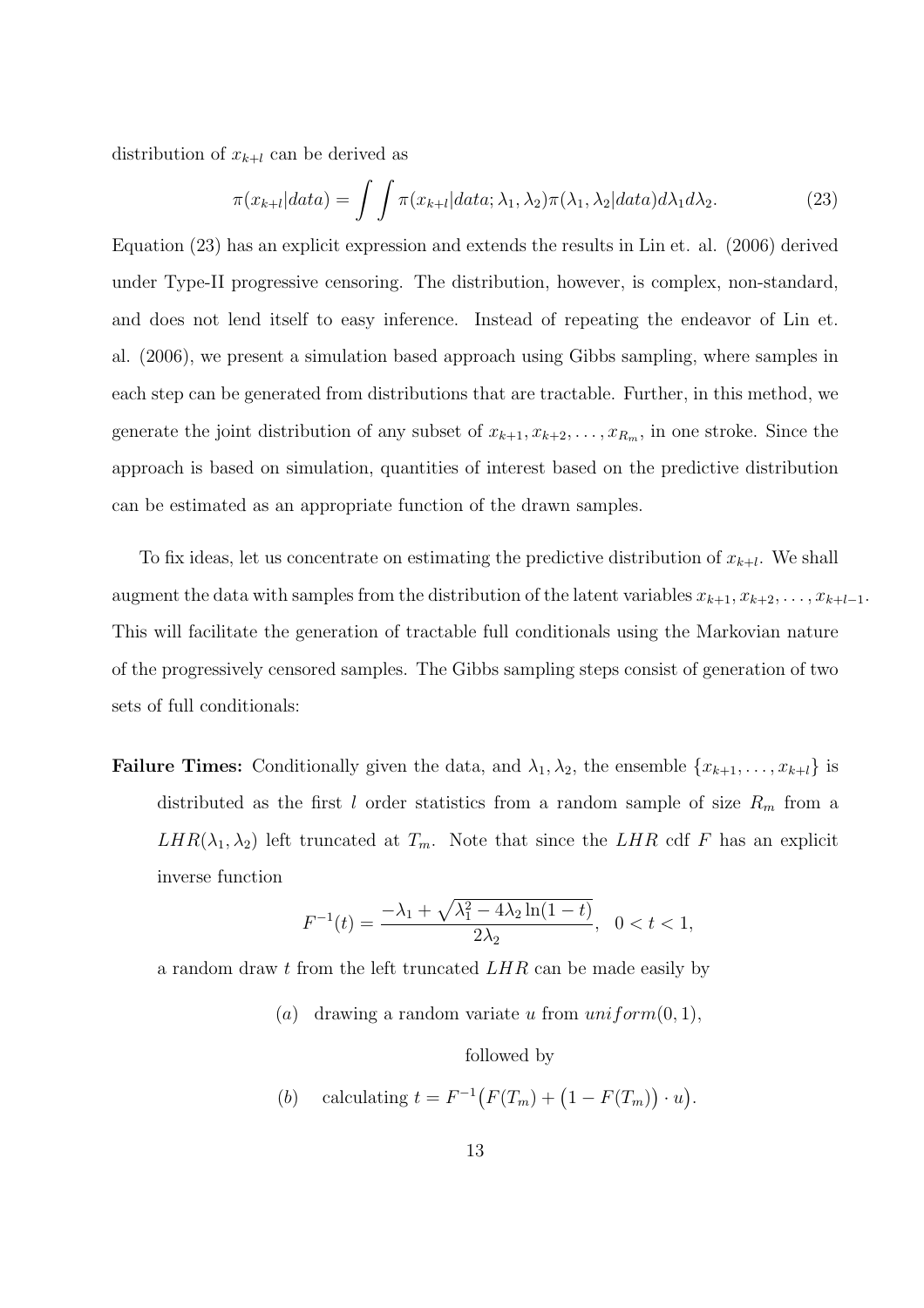**Model Parameters:** The full conditional distribution of  $(\lambda_1, \lambda_2)$  given the rest has the form of a  $(k+l+1)$ -component mixture of independent copies of  $Gamma(a+k+l$  $j, b + W_1^*$ , and  $Gamma(c + j, d + W_2^*)$ , where

$$
W_1^* = \sum_{i=1}^{k+l} x_i + \sum_{j=1}^{m-1} R_j T_j + (R_m - l) x_{k+l}, \quad W_2^* = \sum_{i=1}^{k+l} x_i^2 + \sum_{j=1}^{m-1} R_j T_j^2 + (R_m - l) x_{k+l}^2.
$$

This follows easily following the same line of derivation used in establishing the joint posterior for  $(\lambda_1, \lambda_2)$ . The mixing proportions have the same form as (11) with  $k, W_1, W_2$  replaced by  $k+l, W_1^*, W_2^*$ , respectively. The mixture structure imposes an additional data augmentation step involving the latent discrete random variable with probability mass function given by the mixing proportions. Note however, that in each step of the simulation we are generating random variates from known distributions which make the implementation easy and fast.

### 3 An Example

Our methodology is illustrated on the failure data from a life test performed on prototypes of a small electrical appliance. The data which was originally presented in Nelson (1970), consists of number of cycles to failure or censoring of 36 units. One complicating feature of the data that we shall ignore for the present analysis is the existence of multiple failure modes. A Type-II progressively censored sample with 10 failures  $(k = 10)$  and censoring scheme  $R_1 = \cdots = R_9 = 2, R_{10} = 8$  was randomly generated from the data and analyzed by Kundu (2008) using a Weibull distribution. The ordered failure times from the progressively censored sample are: 11, 35, 49, 170, 329, 958, 1925, 2223, 2400 and 2568. For computational stability, we re-express the time units in hundreds of cycles.

The maximum likelihood estimate of  $\lambda_1$  using a  $LHR(\lambda_1, \lambda_2)$  turns out to be 0.022. On the other hand it appears that the profile likelihood of  $\lambda_2$  is maximized at or near the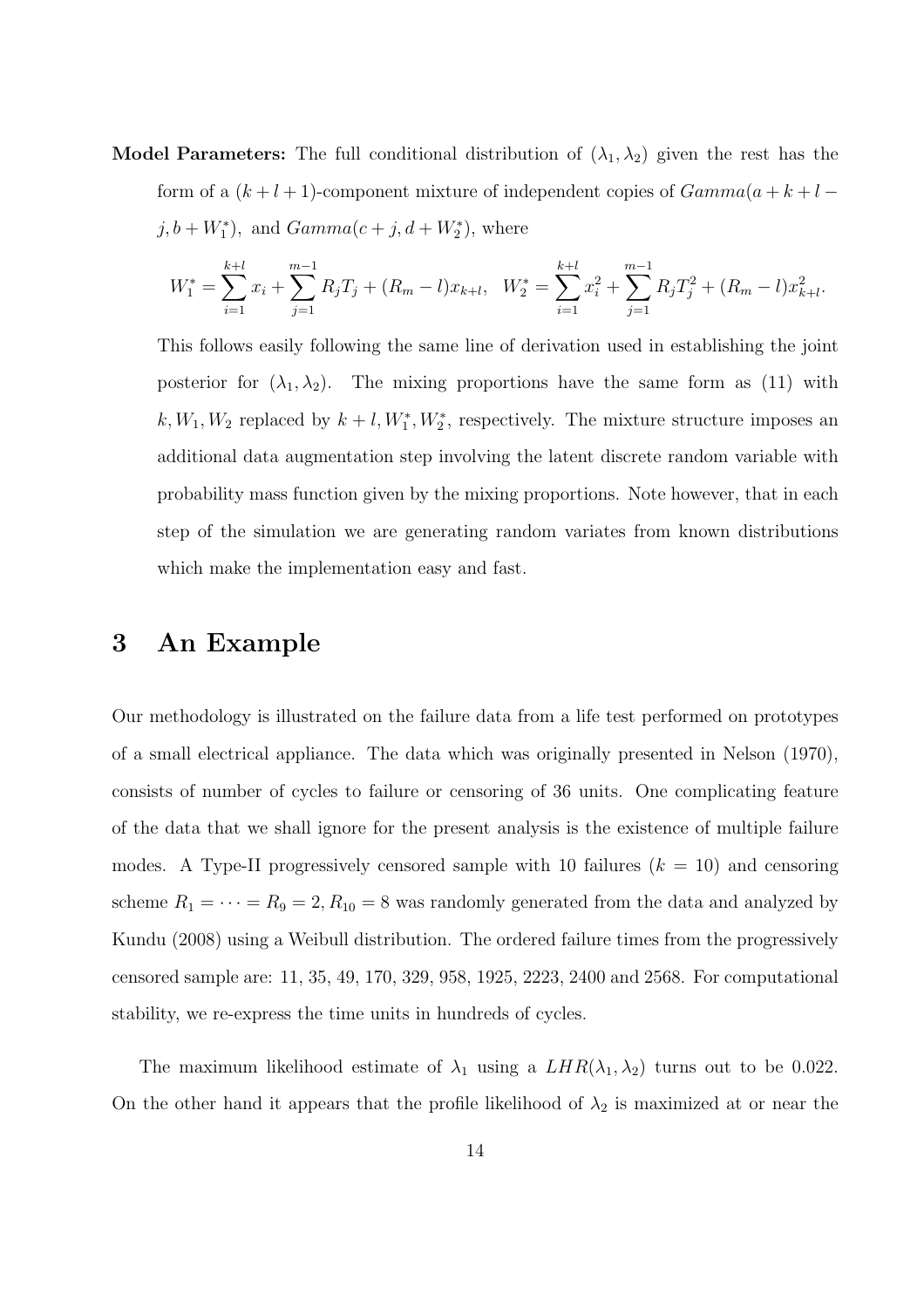boundary of the parameter space which makes it difficult to base the inference on maximum likelihood. A similar feature was also reflected in the interval estimates of the scale parameter of the Weibull distribution spilling over to the negative real axis (Kundu, 2008). Bayesian analysis, by focusing on the average of the posterior likelihood, avoids such difficulties.

Three sets of gamma priors are chosen for  $\lambda_1, \lambda_2$  with parameters a, b, c, d all equaling 1, 2, 5, respectively. The prior mean equals 1 in each case, while the prior variance equals 1, 0.5, 0.2 representing a gradual decrease in prior uncertainty i.e. an increase in the degree of belief in the prior formulation. Figure 1 demonstrates the effect of prior information on the posterior distributions of  $\lambda_1, \lambda_2$ . The posterior seems sensitive to the choice of prior parametrization, specifically for  $\lambda_2$ . It seems that a stronger prior information leads to a more pronounced uni-modal character. The shift of the posterior mass as a function of the prior parameter is also evident from the figure.

Table 2 provides numerical summary measures from the posterior based on the different prior specification. While the posterior mean and median are sensitive to the prior choice, often changing two- or four-fold across different sets of prior parameters, the variability remain quite stable for both  $\lambda_1$  and  $\lambda_2$ . A stronger prior information has a stronger symmetrizing effect on the posterior, as is evident both from Figure 1 and the credible intervals reported in Table 2.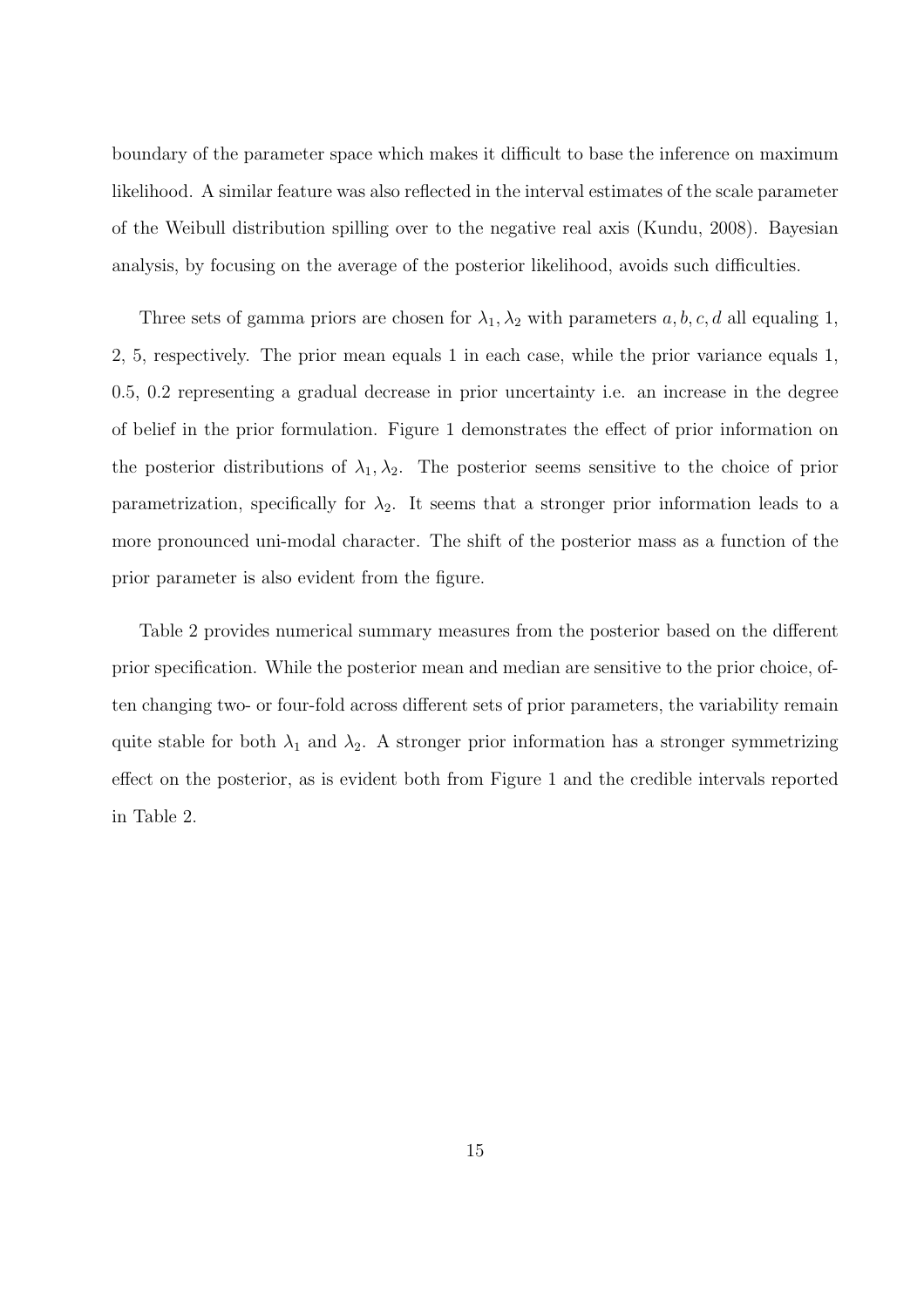

Figure 1: Posterior Distribution of  $\lambda_1, \lambda_2$  for priors: Gamma $(1,1)$  (solid), Gamma $(2,2)$  (dashed), Gamma(5,5) (dotted).

Table 2: Posterior summary measures for  $\lambda_1, \lambda_2$  under different prior parametrization

|                                       |       |        |        |                | Λ9             |         |        |                   |  |
|---------------------------------------|-------|--------|--------|----------------|----------------|---------|--------|-------------------|--|
| Prior                                 | Mean  | Median | SD     | 95% CI         | Median<br>Mean |         | SD     | 95% CI            |  |
| $\lambda_1, \lambda_2 \sim Gam(1, 1)$ | 0.018 | 0.017  | 0.007  | (0.007, 0.034) | 0.0003         | 0.0003  | 0.0002 | (0.00002, 0.0009) |  |
| $\lambda_1, \lambda_2 \sim Gam(2, 2)$ | 0.02  | 0.019  | 0.0073 | (0.037, 0.008) | 0.0004         | 0.00037 | 0.0002 | (0.00007, 0.001)  |  |
| $\lambda_1, \lambda_2 \sim Gam(5, 5)$ | 0.027 | 0.026  | 0.008  | (0.013, 0.044) | 0.0007         | 0.00065 | 0.0003 | (0.0002, 0.0014)  |  |

The contour plot of the joint posterior (11) of  $(\lambda_1, \lambda_2)$  in Figure 2 is drawn for a  $Gamma(2, 2)$  prior for both  $\lambda_1$  and  $\lambda_2$ . It clearly shows the existence of a joint posterior mode that can be visually read of the plot as  $\tilde{\lambda}_1 \approx 0.02$ ,  $\tilde{\lambda}_2 \approx 0.0003$  matching the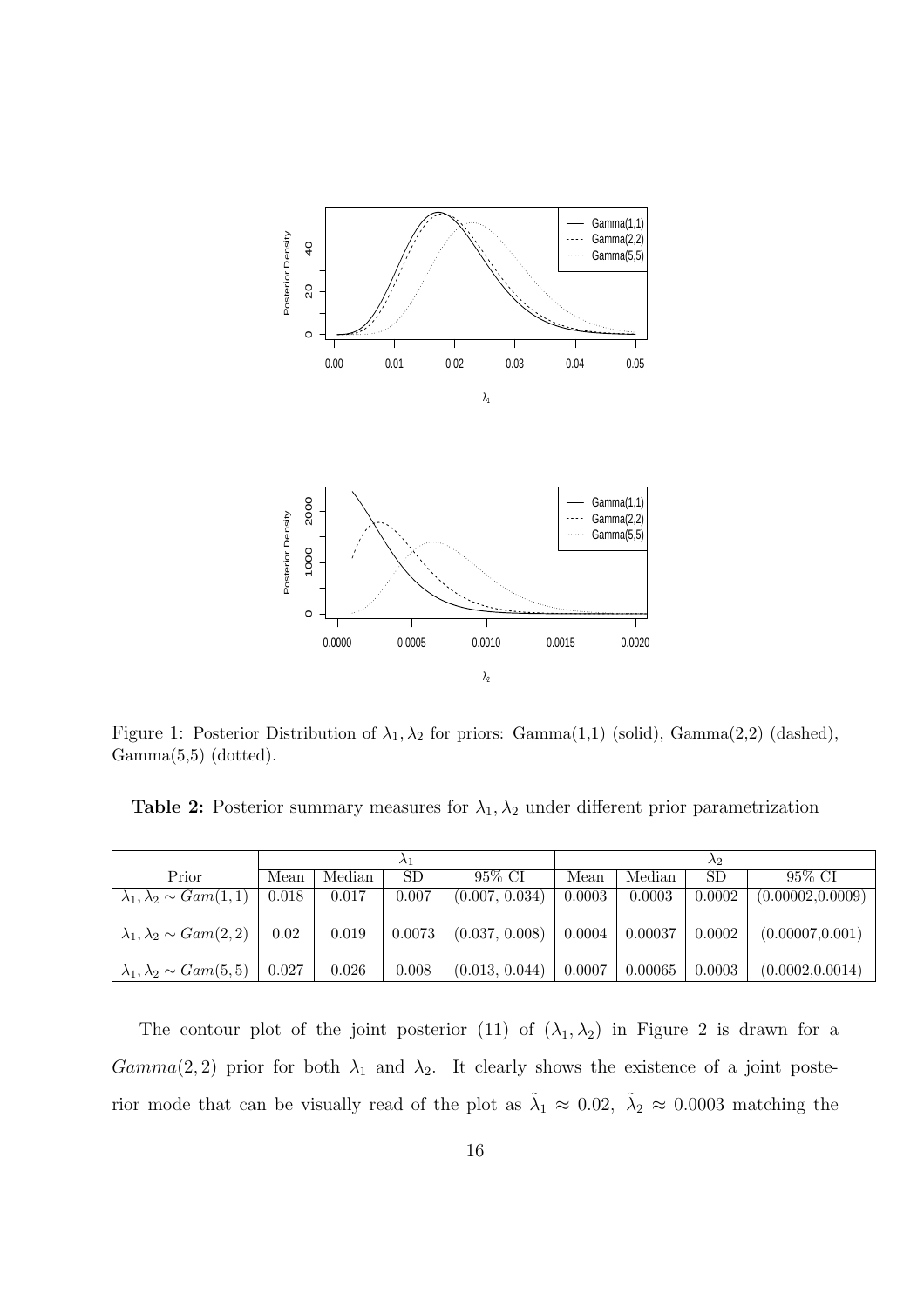posterior means in Table 2. The plot further demonstrates a negative association between  $\lambda_1, \lambda_2$ . Indeed the correlation is estimated to be  $-0.265$  based on a random draw of 500 pairs of  $(\lambda_1, \lambda_2)$  from the joint posterior. Plot of the posterior mean survival function (Figure 3) for this model exhibits increasing uncertainty with increase in time.



Figure 2: Contour plot of the joint posterior Distribution of  $(\lambda_1, \lambda_2)$  for Gamma $(2,2)$  prior.

Construction of a joint credible set for  $\lambda_1, \lambda_2$  has been pursued using the method described in Section 2.1. The criterion function  $C(m_1)$  in (22) was numerically minimized at  $m_1 = 5$ , which yielded a confidence set

$$
\mathcal{C}(\lambda_1, \lambda_2) = \{ (\lambda_1, \lambda_2) : 15.31 < B_1 < 44.46, 0.014 < B_2 < 0.038 \}
$$

that has nominal probability content of 90%. Figure 4 indicates this joint set as the area enclosed by the trapezoid. Note that although  $C(m_1)$  was minimized at  $m_1 = 5$ , the differences in the C function for different  $m_1$  is minor, indicating that any choice of  $m_1$  would be equally efficient. The estimated coverage probability of the confidence set based on a random sample of 50000 pairs of  $(\lambda_1, \lambda_2)$  from (11) for all  $m_1$  varied between 86–87%.

In the Bayesian context, a widely used model selection tool is the Deviance Information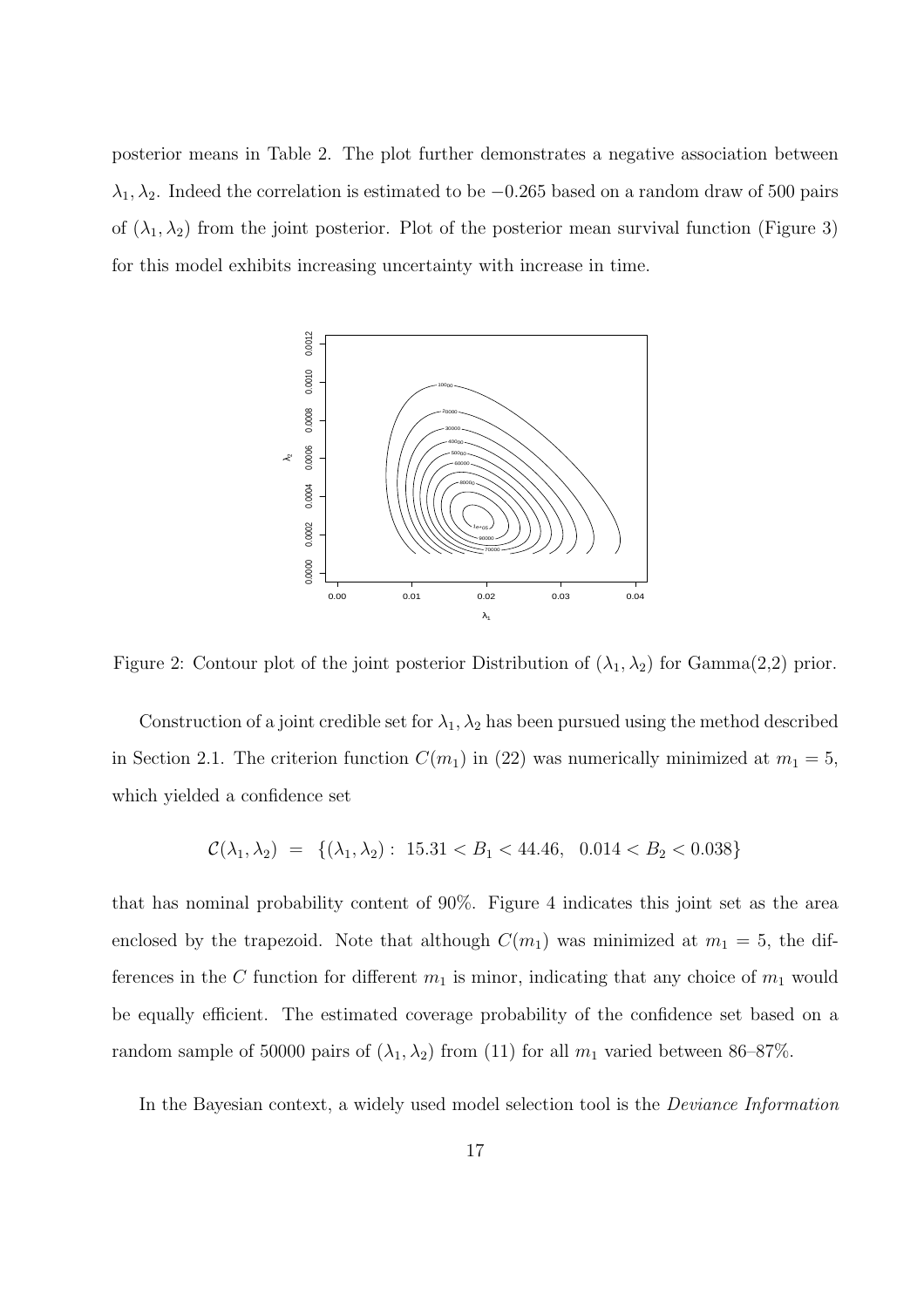

Figure 3: Survival function estimate (solid) with point-wise 95% credible bounds (dashed).

Criterion (DIC) popularized by Spiegelhalter et al. (2002). The attractiveness of DIC lie in its ease of computation and its applicability across general sets of models, nested or nonnested. Apart from some constant that remains unchanged between models, the comparison of DIC translates into comparing the quantity

$$
2L\left(E_{post}(\boldsymbol{\theta})\right) - 4E_{post}\left(L(\boldsymbol{\theta})\right),\tag{24}
$$

where  $L(\theta)$  is the log-likelihood evaluated at  $\theta$ , and  $E_{post}$  denotes the posterior expectation. Model with the minimum DIC is preferred over the others. Table 3 provides the DIC values for LHR, the two limiting models, namely, Exponential and Rayleigh as well as Weibull with parameters  $\alpha$  and  $\beta$ , with  $Gamma(2, 2)$  prior chosen for all model parameters. In evaluating (24), for all but Weibull, the first term is easily calculated based on the closed-form posterior mean of the model parameters. For Weibull, we take recourse to Markov Chain Monte Carlo (MCMC) technique, which comprises of a Gibbs sampling step for generation of  $\alpha$ , and a weighted bootstrap step (see, for example, Smith and Gelfand 1992) for the generation of  $\beta$ . Posterior mean of the log-likelihood is estimated as an average of 5000 evaluations of the loglikelihood based on samples from the posterior. The magnitude of DIC favors Weibull model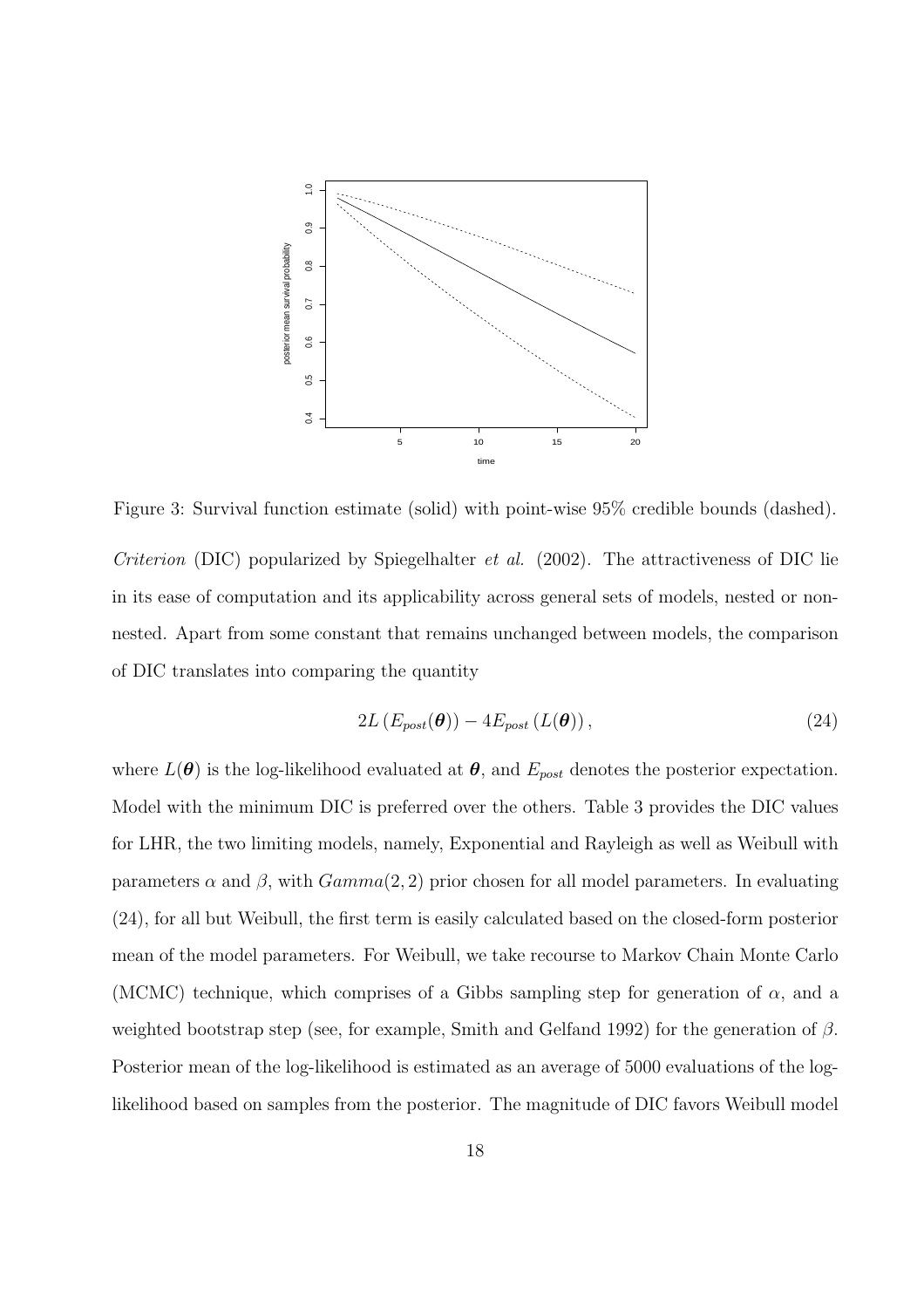

Figure 4: Joint credible set for  $(\lambda_1, \lambda_2)$  for  $m_1 = 5$ .

over the others. However, as Spiegelhalter et al. (2002) points out, a difference in DIC larger than 7 establishes clear superiority of one model over the other, while a DC between 3 and 7 should not be used as a sole comparator between models. In our case, indeed the Weibull, Exponential and LHR DIC values are all within a maximum of 4 points of each other. Table 3 also provides posterior mean of median reliability  $(B_{50})$  along with the 500- and 2000cycle reliability as comparative metrics across models. Weibull seems to stand out from the remaining models in its strikingly higher point estimate of median reliability. The Weibull model further demonstrates a large uncertainty in the estimate as reflected through the credible interval. The 500-cycle reliability across models also demonstrate some differences. In particular, the estimates for Weibull are markedly smaller compared to the other models. The Kaplan-Meier based nonparametric estimates and associated 95% confidence intervals for the 500-cycle reliabilities turn out to be 0.84 (0.71, 0.97). On the other hand, the models are quite comparable when estimating the reliability at 2000 cycles. The corresponding nonparametric point and interval estimates are 0.76 and  $(0.60, 0.92)$ , somewhat higher than the model-based estimates. Based on the DIC, the Rayleigh model seems to be a much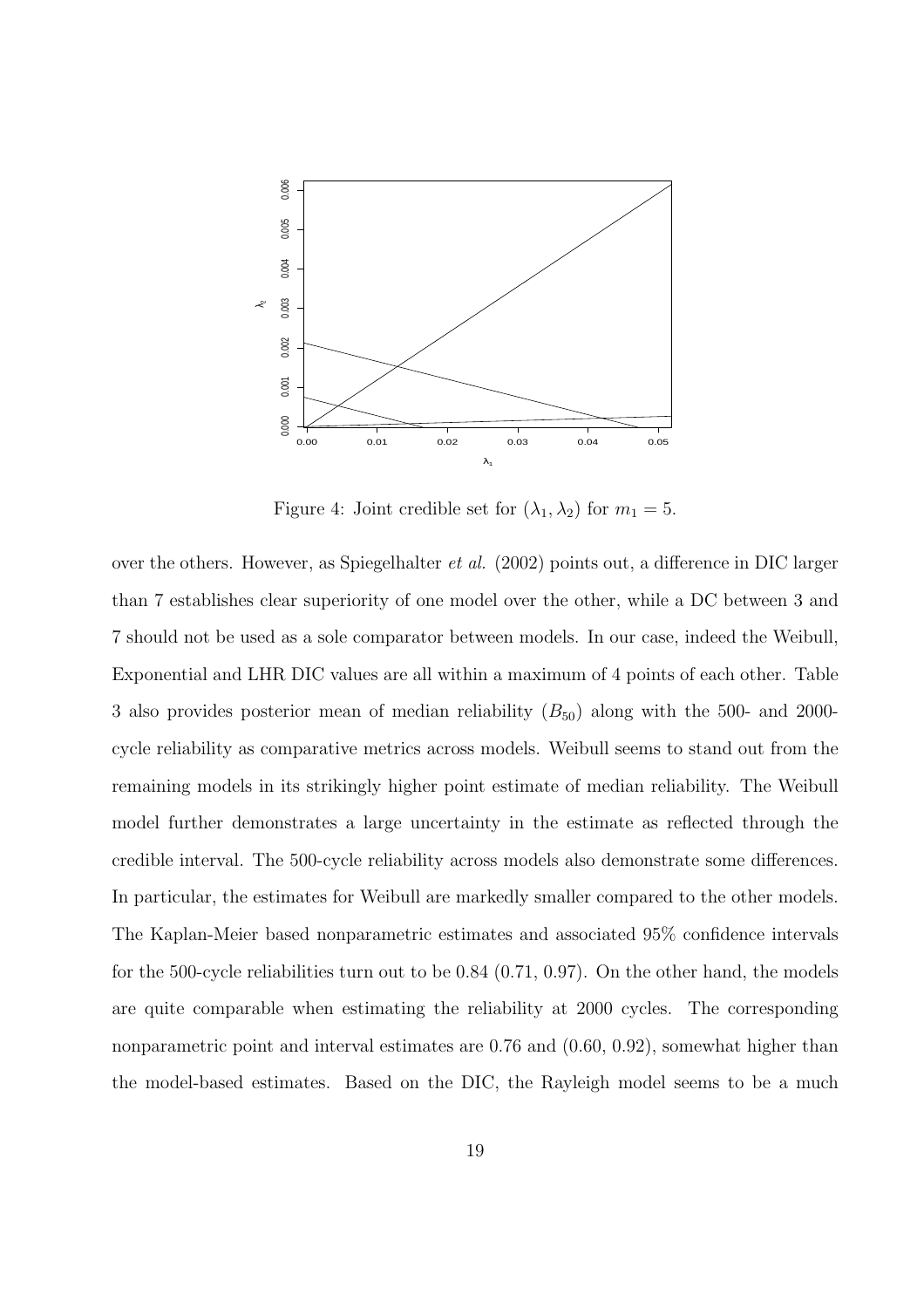poorer fit compared to the others.

| Sampling                    |                                         |        |                          | Reliability (CI) |                                 |  |  |
|-----------------------------|-----------------------------------------|--------|--------------------------|------------------|---------------------------------|--|--|
| Distribution                | Prior                                   | DIC-   | $B_{50}$ (CI)            | $500$ -cycle     | $2000$ -cycle                   |  |  |
| $LHR(\lambda_1, \lambda_2)$ | $\lambda_1, \lambda_2 \sim Gamma(2, 2)$ | 101.58 | $24.42$ (16.20, 37.21)   | 0.90(0.83, 0.95) | $\vert 0.57 \vert (0.40, 0.74)$ |  |  |
| $Exponential(\lambda_1)$    | $\lambda_1 \sim \text{Gamma}(2, 2)$     | 99.16  | $30.04$ $(17.06, 53.75)$ | 0.88(0.82, 0.94) | 0.61(0.44, 0.77)                |  |  |
| $Rayleigh(\lambda_2)$       | $\lambda_2 \sim Gamma(2,2)$             | 122.47 | 25.44(19.25, 34.10)      | 0.97(0.95, 0.99) | 0.64(0.47, 0.79)                |  |  |
| $Weibull(\alpha, \beta)$    | $\alpha, \beta \sim Gamma(2, 2)$        | 97.66  | 76.92 (16.3, 247.8)      | 0.80(0.67, 0.90) | $0.63$ $(0.46, 0.78)$           |  |  |

Table 3: Comparative Summary of Different Models



Figure 5: Top Panel: Trace plot for the MCMC samples from the predictive distribution for the first future failure time, Bottom Panel: Histogram of the same samples.

With the priors for  $\lambda_1, \lambda_2$  both specified as  $Gamma(2, 2)$ , the MCMC steps described in Section 2.2 have been followed to generate the prediction distribution for the future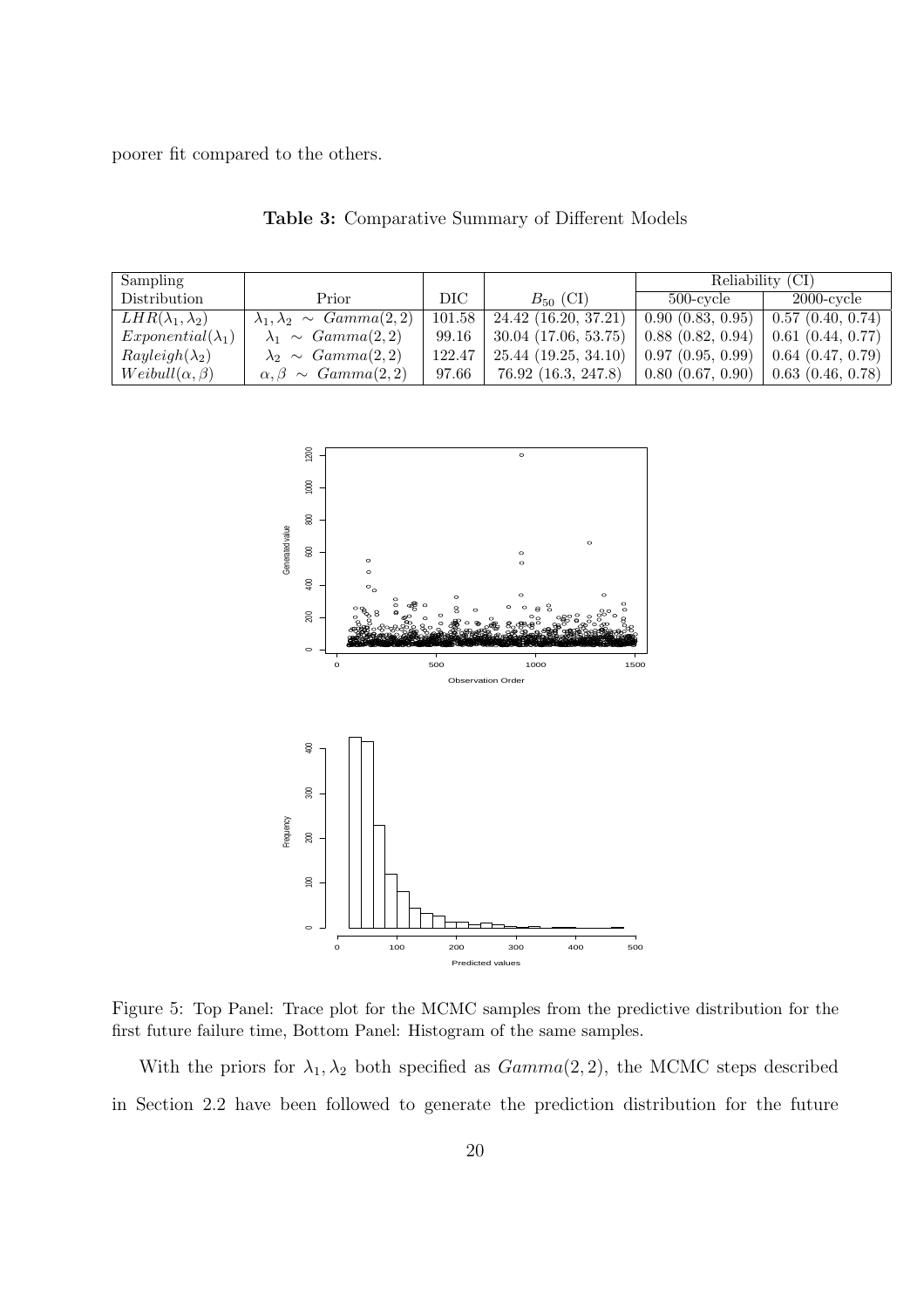failure times for the eight items censored at the last observation time. A sample of size 2000 is drawn using the Gibbs sampling steps, from which the last 1500 have been used for summary estimates of the prediction distribution. The top panel of Figure 4 shows a trace plot of these 1500 observations from the prediction distribution of the first future time-offailure random variable. The flatness of the plot is indicative of stability of convergence. Histogram of the prediction distribution is presented in the bottom panel of the figure. The prediction distribution is highly right skewed with a predicted mean and median time of failure equaling 7180 and 5330 cycles, respectively. The estimated standard deviation of the prediction distribution is 6460 cycles. The extent of skewness in the prediction distribution increases as one moves from a lower to a higher rank-order of future time-of-failure random variables.

### 4 Planning an Optimal Progressive Censoring Scheme

In an engineering context, a very important aspect of a life-testing experiment is planning an optimal data collection strategy. In this section, we investigate the issues in planning an optimally progressive censored sample collection where the unit failures are governed by an underlying LHR distribution.

From a planning perspective, the possible censoring schemes to be considered are different for Type-I and Type-II progressive censoring schemes. For simplicity of exposition, in this article we restrict ourselves to the exploration of optimal censoring strategy for Type-II censoring. For this, we assume n, the number of units on test and  $k$ , the number of failures, to be fixed in advance. Under this framework, two competing Type-II progressive censoring schemes, say  $P_1 = \{R_1^{(1)}\}$  $\{R_1^{(1)}, \ldots, R_k^{(1)}\}$  and  $P_2 = \{R_1^{(2)}\}$  $\{a_1^{(2)}, \ldots, R_k^{(2)}\}$  should both satisfy  $\sum_{i=1}^k R_i^{(1)} =$  $\sum_{k}$  $_{i=1}^{k} R_i^{(2)} = n - k.$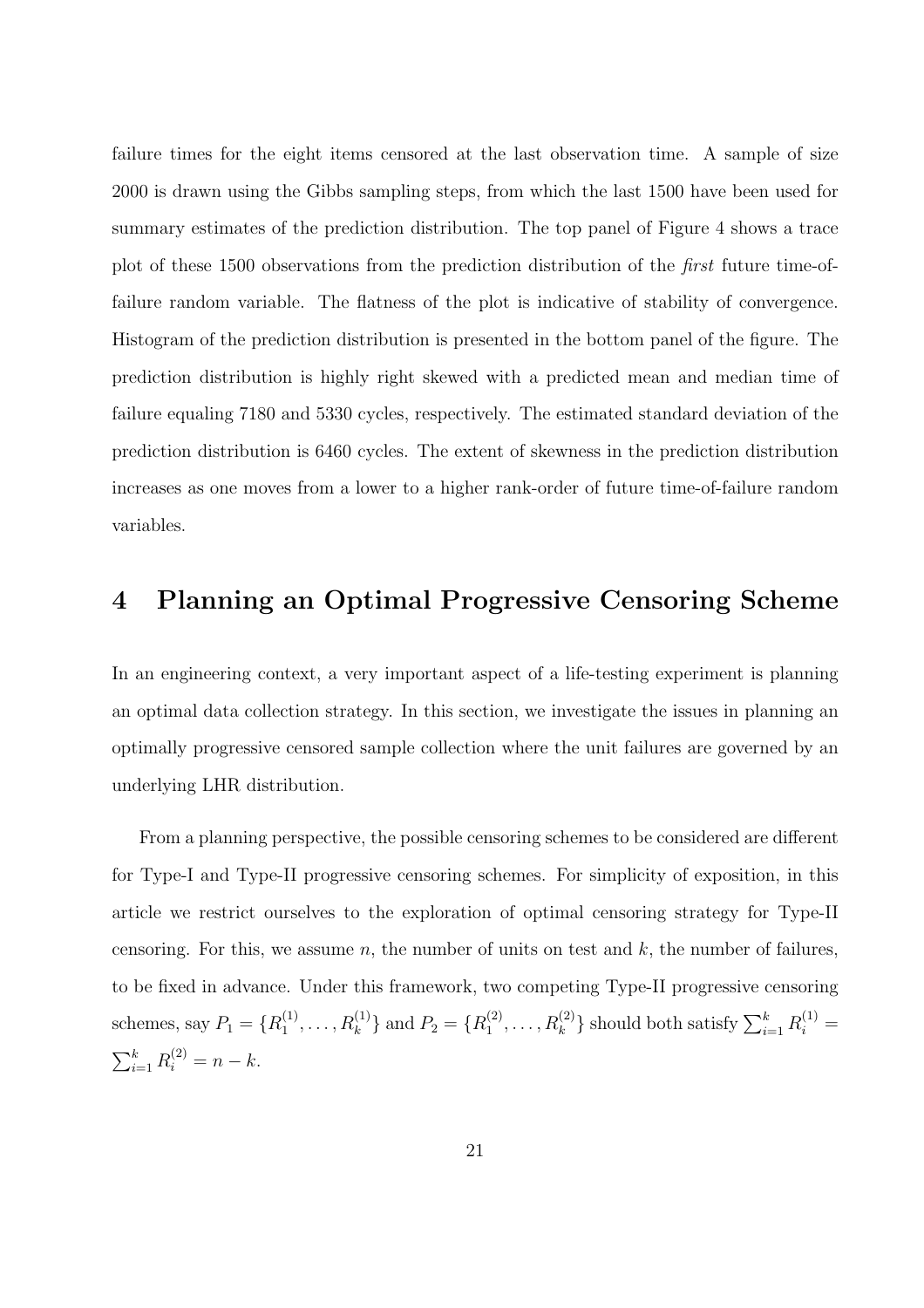### 4.1 Precision Criteria

One can choose from a variety of criteria for choosing an optimal sampling design. Traditionally, the most commonly used among these are the ones dealing directly or indirectly with some dispersion measure. One reasonable criterion proposed by Zhang and Meeker (2005), and further investigated by Kundu (2008) in the Bayesian context of planning a censored data collection strategy for Weibull distribution, is based on minimizing the posterior variance of a percentile of the underlying life-distribution. This will be our first chosen criterion for comparison. The *p*-th quantile  $(0 < p < 1)$  of the LHR distribution is

$$
\psi_p = \frac{-\lambda_1 + \sqrt{\lambda_1^2 - 4\lambda_2 \ln(1 - p)}}{2\lambda_1}.\tag{25}
$$

For a given Type-II progressively censored sample P from LHR, the criterion we want to minimize is given by

$$
C_P^{(1)}(p) = E_{data} \{Var_{posterior(P)}(\psi_p)\}
$$
\n(26)

where P denotes the reliability plan and  $Var_{posterior(P)}(\psi_p)$  denotes the posterior variance of  $\psi_p$  for the given plan. Also,  $E_{data}$  presents the average over the marginal distribution of the data, which makes (26) a legitimate planing criterion.

A second criterion we consider in this article is the average length of the 95% credible interval for the p-th percentile given by

$$
C_P^{(2)}(p) = E_{data} (q_{0.975}(\psi_p) - q_{0.025}(\psi_p)), \qquad (27)
$$

where  $q_{\delta}$  is the 100 $\delta$ -th percentile of the posterior distribution of  $\psi_p$ . The optimal plan P is the one that minimizes (27).

Clearly, both (26) and (27) are functions of a specific percentile, choice of which may potentially drive the search for the optimal plan. If the experimenter is simultaneously interested in multiple percentiles or a range of them, then it seems natural to set up a criterion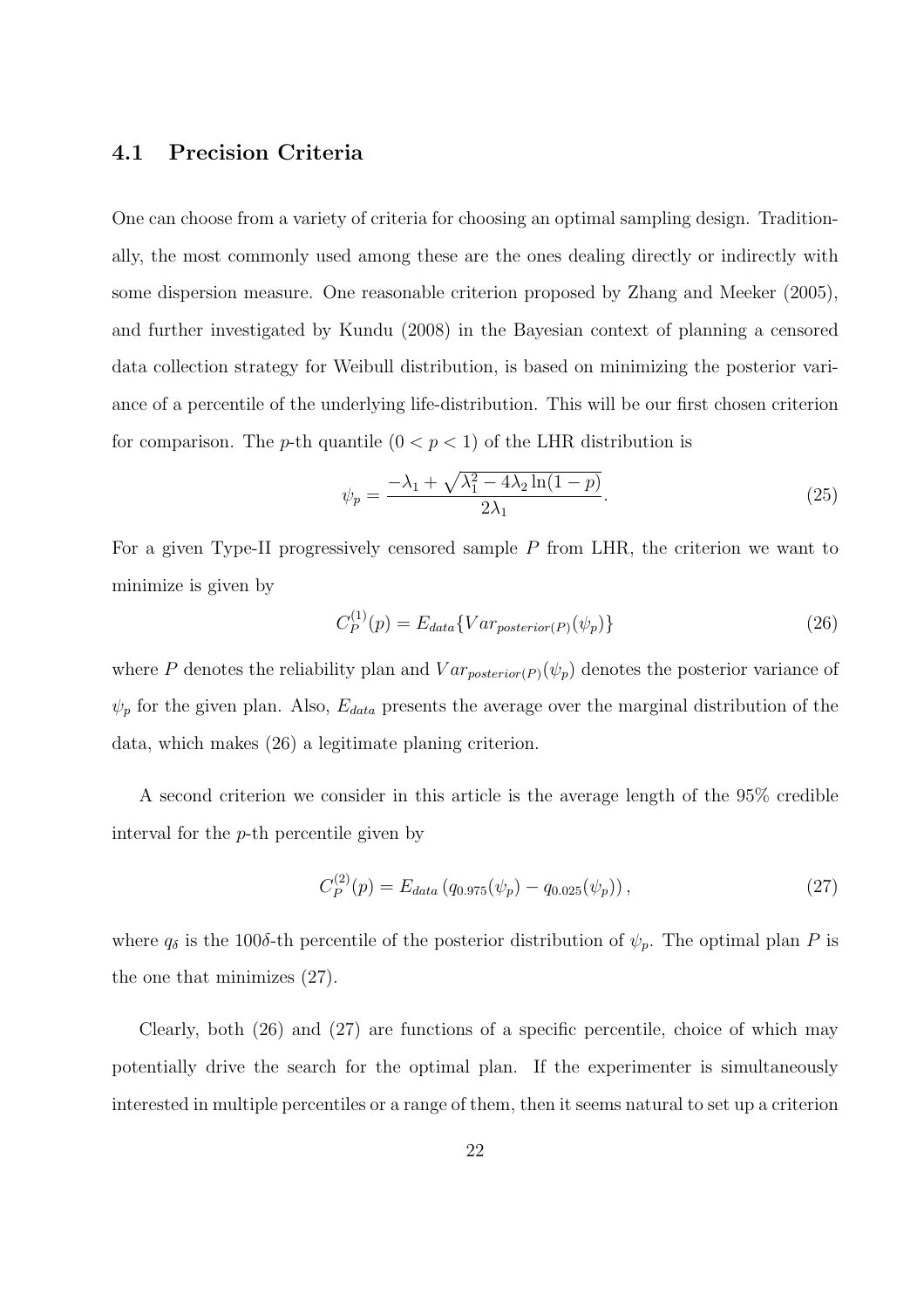that covers them simultaneously. In that vein, we also investigate objective functions

$$
\overline{C}^{(1)} = E_{data} \left[ \int_0^1 Var_{posterior(P)}(\psi_p) dw(p) \right], \overline{C}^{(2)} = E_{data} \left[ \int_0^1 (q_{0.975}(\psi_p) - q_{0.025}(\psi_p)) dw(p) \right],
$$
\n(28)

where  $0 \leq w(p) \leq 1$ , to be specified by the experimenter apriori, is a non-negative weight function on [0, 1] that reflects the degree of importance on estimation of a certain percentile.

### 4.2 Numerical Findings

We carried out an extensive numerical search for an optimal progressive censoring strategy for a range of fixed n and k values. For each plan we computed  $(26)–(28)$ . Since the expressions in  $(26)$ – $(28)$  are not closed-form, we take recourse to a simulation based approach that is easy to implement. We present below the details of the computational steps.

Computational Algorithm

- **Step 1:** Generate  $\lambda_1$  and  $\lambda_2$  from the joint prior distribution of  $\lambda_1$  and  $\lambda_2$ .
- **Step 2:** Generate a Type-II progressively censored sample  $x_1 < \ldots < x_k$  from the given censoring scheme P, under LHR( $\lambda_1, \lambda_2$ ) assumption for the life-distribution. Since LHR has a closed-form expression for percentiles, this step was easily implemented using the efficient sample generation algorithm recommended by Balakrishnan and Aggarwala  $(2000)$ , for which the knowledge of  $R_i$ 's is sufficient.
- Step 3: Both  $Var_{posterior(P)}(\psi_p)$  and  $(q_{0.975}(\psi_p) q_{0.025}(\psi_p))$  as well as their weighted averages in (28) were calculated on the basis of  $M_1$  pairs of  $(\lambda_1, \lambda_2)$  sampled from (11).
- **Step 4:** Repeat Steps 1-3, say  $M_2$  times and calculate the average values of the measures obtained in Step 3 which serve as approximations to  $C_P^{(1)}$  $C_P^{(1)}$ ,  $C_P^{(2)}$ ,  $\overline{C}^{(1)}$  and  $\overline{C}^{(2)}$ .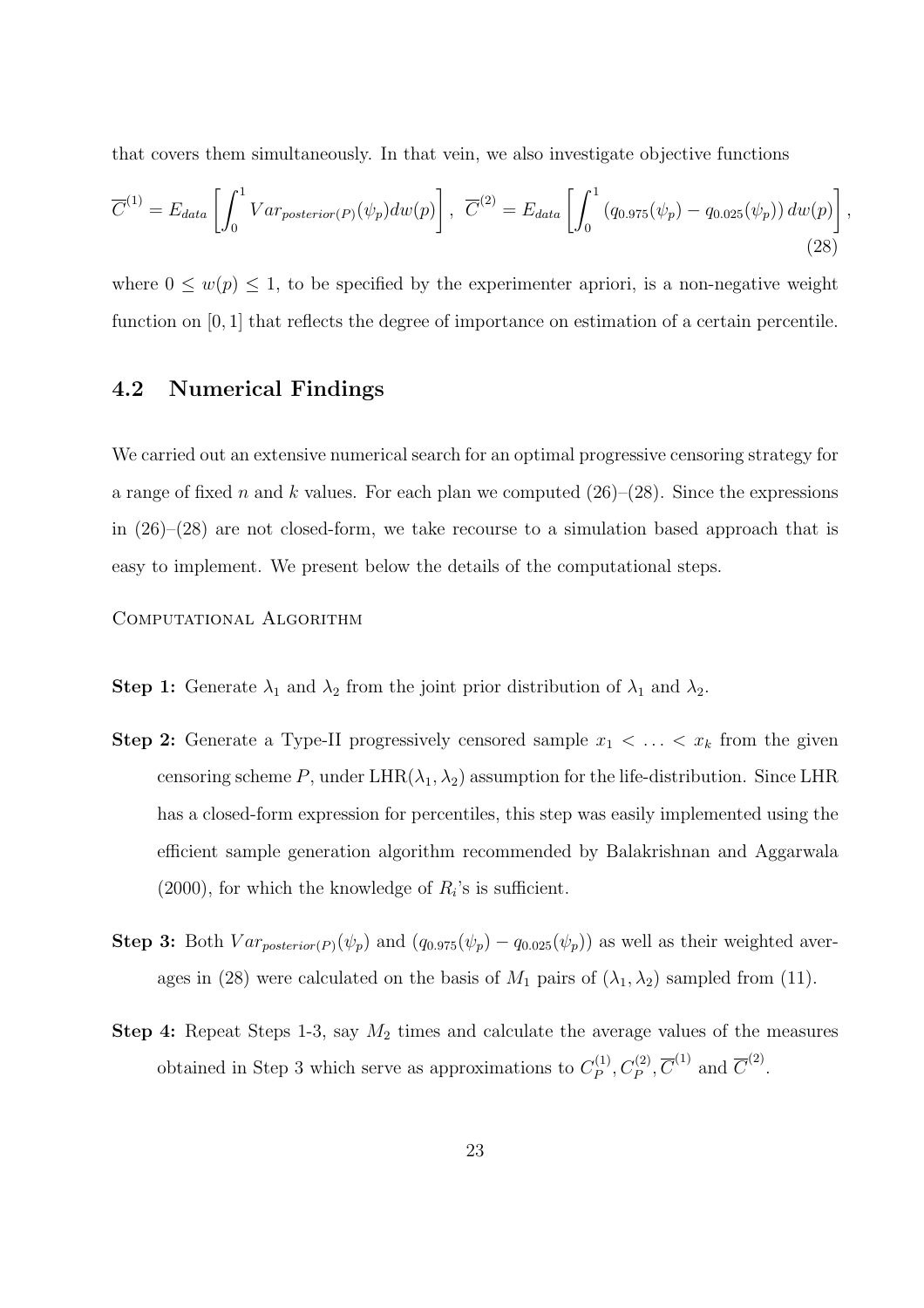For each set of  $n$  and  $k$  values, our investigation consisted of a search over all possible PC configurations utilizing steps 1–4, with both  $M_1$  and  $M_2$  set at 1000. Different sets of prior parameterizations have also been studied. Instead of overwhelming the readers with the vast amount of information, we present in Table 4 a snapshot of the simulation results that typifies the findings. For each pair of  $(n, k)$ , we present the optimal configurations along with some practical configurations such as the traditional Type-II, reverse Type-II that censors all planned to be censored at the first failure, all censoring in the middle, and the uniform censoring consisting of balanced withdrawals throughout the observation process. In order to evaluate (28), we used the uniform weight function  $w(p) = 1$ . In the table, the notation  $a^*b$  corresponding to a configuration denotes a withdrawals at b successive failure times. The table entries express the reciprocal of the criterion value for each configuration relative to that for the complete sample, so that the resulting ratio is between 0 and 1 and represents the relative efficiency of the configuration. For illustrative purposes, we only report the findings for  $p = 0.1, 0.5, 0.9$ . The prior parameters for  $\lambda_1, \lambda_2$  are all set to be equal to 2. In addition to the relative efficiencies, the table also reports for each configuration the average total time on test represented by  $W_1$  in this article. Below we summarize the highlights of our findings.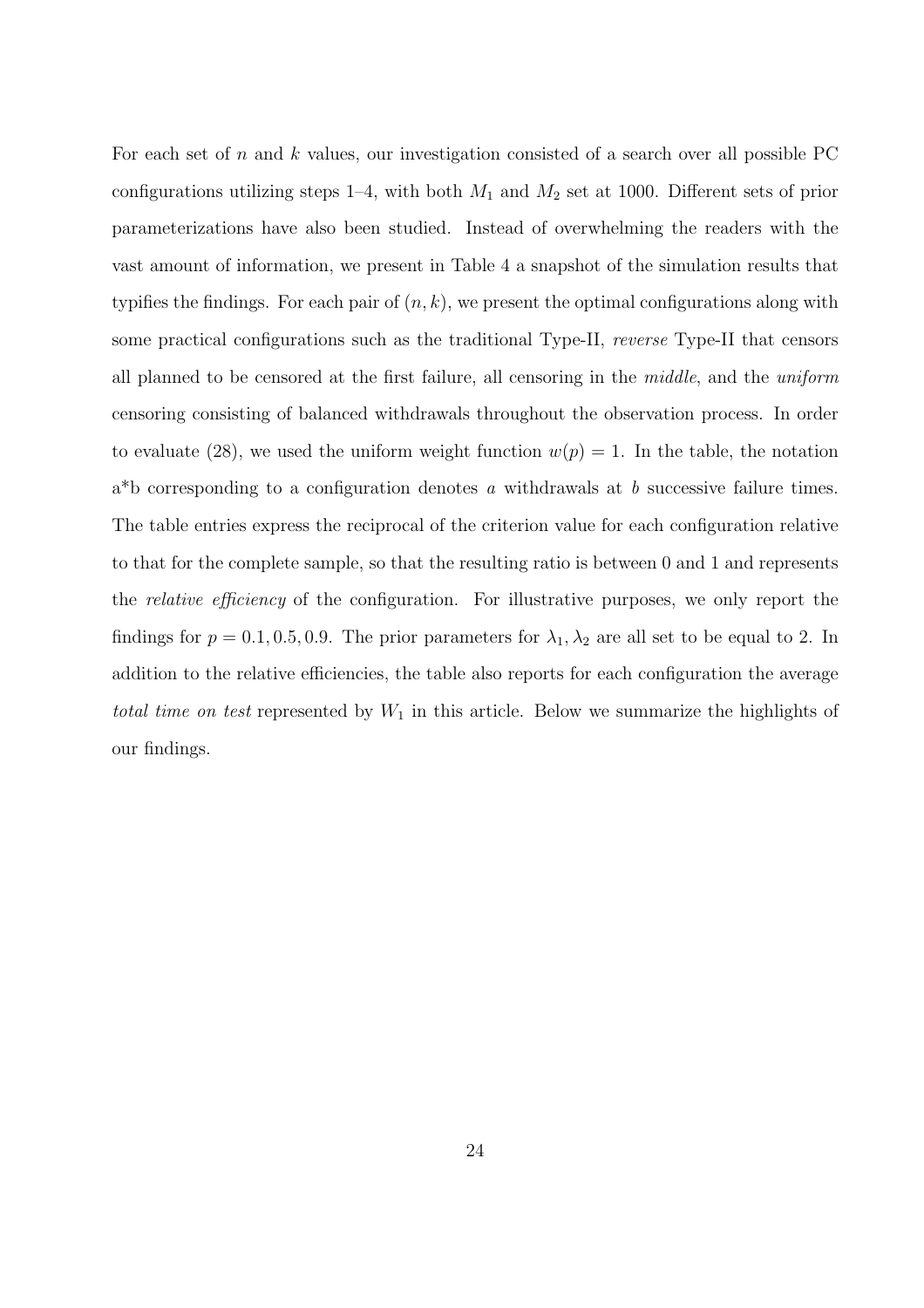|                  |                  | Configuration             | Variance   |            |                     | $\overline{\text{Credible}}$ Interval |           |            |            |            |          |
|------------------|------------------|---------------------------|------------|------------|---------------------|---------------------------------------|-----------|------------|------------|------------|----------|
| $\boldsymbol{n}$ | $\boldsymbol{k}$ | $(R_1, R_2, \ldots, R_k)$ | $p = 0.1$  |            | $p = 0.5$ $p = 0.9$ | Ave.                                  | $p = 0.1$ | $p = 0.5$  | $p = 0.9$  | Ave.       | $E(W_1)$ |
|                  |                  | $(0*4,10)$                | 0.87       | 0.81       | 0.75                | 0.80                                  | 0.89      | 0.86       | 0.84       | 0.87       | $3.42\,$ |
| 15               |                  | $(10,0*4)$                | $0.83\,$   | $0.86\,$   | $\rm 0.91$          | 0.84                                  | $0.80\,$  | 0.83       | $0.89\,$   | 0.84       | 4.56     |
|                  | $\overline{5}$   | $(0*2,10,0*2)$            | 0.84       | $0.85\,$   | 0.80                | 0.82                                  | $0.83\,$  | 0.84       | 0.86       | 0.84       | 3.87     |
|                  |                  | $(2*5)$                   | 0.83       | $0.85\,$   | 0.84                | 0.83                                  | 0.84      | 0.83       | $0.85\,$   | $0.85\,$   | 3.91     |
|                  |                  | $\overline{(0*9,5)}$      | 0.94       | $\rm 0.92$ | 0.89                | $\rm 0.91$                            | $0.94\,$  | $\rm 0.92$ | 0.88       | 0.90       | 3.73     |
|                  |                  | $(5,0^*9)$                | $0.85\,$   | $0.89\,$   | 0.95                | 0.87                                  | 0.85      | $0.90\,$   | 0.95       | 0.88       | 4.83     |
|                  | 10               | $(0*4,5,0*5)$             | 0.89       | $0.90\,$   | 0.93                | 0.87                                  | 0.88      | 0.90       | 0.92       | 0.90       | 4.23     |
|                  |                  | $(0*2,1*5,0*3)$           | 0.90       | $\rm 0.91$ | 0.93                | 0.88                                  | 0.87      | 0.89       | $0.90\,$   | $\rm 0.91$ | 4.35     |
|                  |                  | $(0*4,15)$                | $0.75\,$   | $0.73\,$   | 0.68                | 0.72                                  | 0.77      | 0.74       | 0.71       | $0.69\,$   | 3.69     |
|                  |                  |                           |            |            |                     |                                       |           |            |            |            |          |
|                  |                  | $(15,0*4)$                | 0.64       | $0.69\,$   | 0.72                | 0.68                                  | $0.65\,$  | 0.72       | 0.75       | 0.70       | 4.72     |
|                  | $\overline{5}$   | $(0*2,15,0*2)$            | 0.68       | 0.70       | 0.71                | 0.69                                  | $0.67\,$  | 0.72       | 0.72       | 0.69       | 3.98     |
| 20               |                  | $(3*5)$                   | 0.69       | 0.71       | 0.71                | 0.71                                  | $0.67\,$  | 0.72       | 0.71       | 0.71       | 3.88     |
|                  |                  | $(0*9,10)$                | 0.85       | 0.80       | 0.79                | 0.81                                  | 0.86      | 0.79       | 0.73       | 0.81       | 4.53     |
|                  |                  | $(10,0*9)$                | $0.81\,$   | $0.84\,$   | 0.88                | 0.82                                  | 0.78      | $0.82\,$   | $0.86\,$   | 0.83       | $5.21\,$ |
|                  | 10               | $(0*4,10,0*5)$            | $0.81\,$   | $0.81\,$   | 0.83                | 0.82                                  | $0.81\,$  | 0.82       | 0.83       | 0.83       | 5.11     |
|                  |                  | $(1*10)$                  | 0.83       | $0.81\,$   | $0.82\,$            | $0.81\,$                              | 0.82      | 0.81       | 0.81       | 0.82       | 5.01     |
|                  |                  | $(0*4,25)$                | 0.68       | $\,0.61\,$ | $0.56\,$            | 0.59                                  | 0.69      | 0.62       | $0.59\,$   | 0.64       | 4.12     |
| 30               |                  | $(25,0*4)$                | 0.54       | $0.60\,$   | 0.69                | 0.61                                  | $0.55\,$  | 0.61       | 0.68       | 0.60       | 4.95     |
|                  | $\bf 5$          | $(0*2, 25, 0*2)$          | $\,0.62\,$ | $\,0.63\,$ | $0.61\,$            | 0.63                                  | $0.61\,$  | $0.61\,$   | $\,0.62\,$ | 0.63       | 4.55     |
|                  |                  | $(5*5)$                   | 0.69       | 0.71       | 0.71                | 0.71                                  | $0.67\,$  | 0.72       | 0.71       | 0.71       | 4.63     |
|                  |                  | $(0*9,20)$                | $0.78\,$   | $0.73\,$   | $0.64\,$            | 0.71                                  | 0.79      | 0.74       | 0.67       | 0.73       | 4.53     |
|                  |                  | $(20.0*9)$                | $0.66\,$   | $0.69\,$   | $0.75\,$            | 0.71                                  | $0.68\,$  | 0.71       | $0.76\,$   | 0.70       | $5.21\,$ |
|                  | 10               | $(0*4,20,0*5)$            | 0.72       | 0.71       | 0.74                | 0.73                                  | 0.73      | 0.72       | 0.72       | 0.73       | 4.75     |
|                  |                  | $(2*10)$                  | $0.71\,$   | $0.70\,$   | $0.71\,$            | $0.72\,$                              | $0.73\,$  | $0.71\,$   | $0.70\,$   | $0.70\,$   | $4.93\,$ |

**Table 4:** Relative efficiency using criteria  $C_P^{(1)}$  $P_P^{(1)}, C_P^{(2)}, \overline{C}^{(1)}, \overline{C}^{(2)}$  for different percentiles, n and k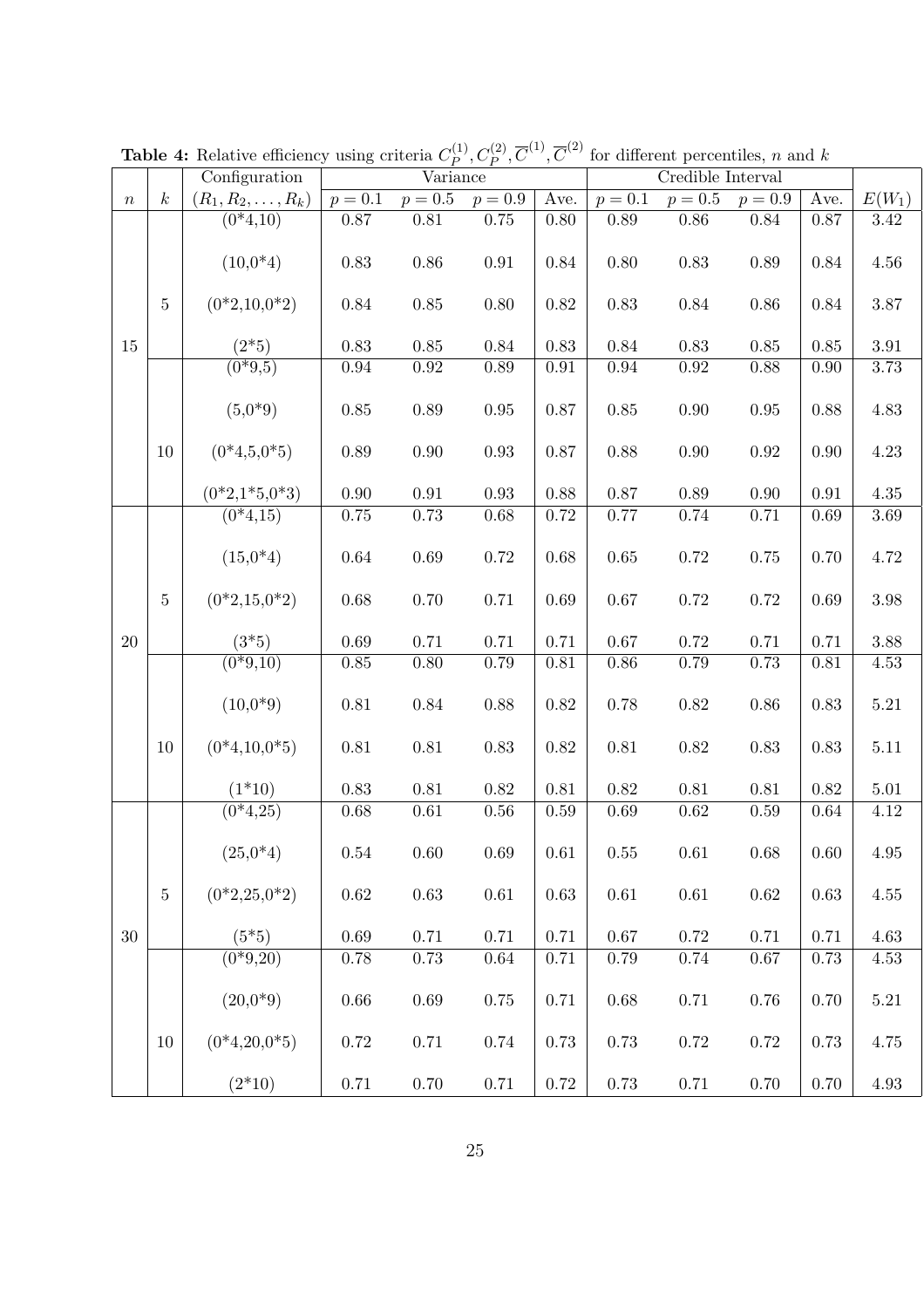#### Summary of Findings:

- The relative efficiencies for either criterion increase as the number of failures increase for a given number of test units n. The efficiencies drop rapidly and become quite low as  $n - k$  grows for a fixed k and a given percentile.
- Among the configurations considered, the regular Type-II (censor all at the end) scheme generally seems to perform the best with respect to either the variance or the credible interval length criterion for low percentiles. For these, the worst performance is obtained from the *reverse* Type-II  $(R_1 = n - k)$  scheme in general. For estimation in the center  $(p = 0.5)$ , however, the efficiencies are quite close to each other and there is no clear-cut winner. On the other hand, the *reverse* Type-II  $(R_1 = n - k)$  censoring scheme seems to have a slight edge over the others when the interest lies at extremely high percentiles with the regular Type-II generally performing the worst here.
- For the regular Type-II censoring scheme, efficiency clearly decreases with an increase in percentile with the opposite occurring for the reverse Type-II. This feature is evident for all  $n, k$  pairs. For either the *uniform* censoring scheme or the scheme censoring in the middle, the efficiency stays about the same for the entire range of percentiles considered.

These basic features remain as we move from one set of parameterizations to another. The computational burden, for any parameterization, increases significantly as  $n$ , the number of test units increase due to the increase in the number of possible configurations to search over. One reasonable approach in this case is to restrict the search over a class of a limited number of configurations that are deemed practical and easy to implement.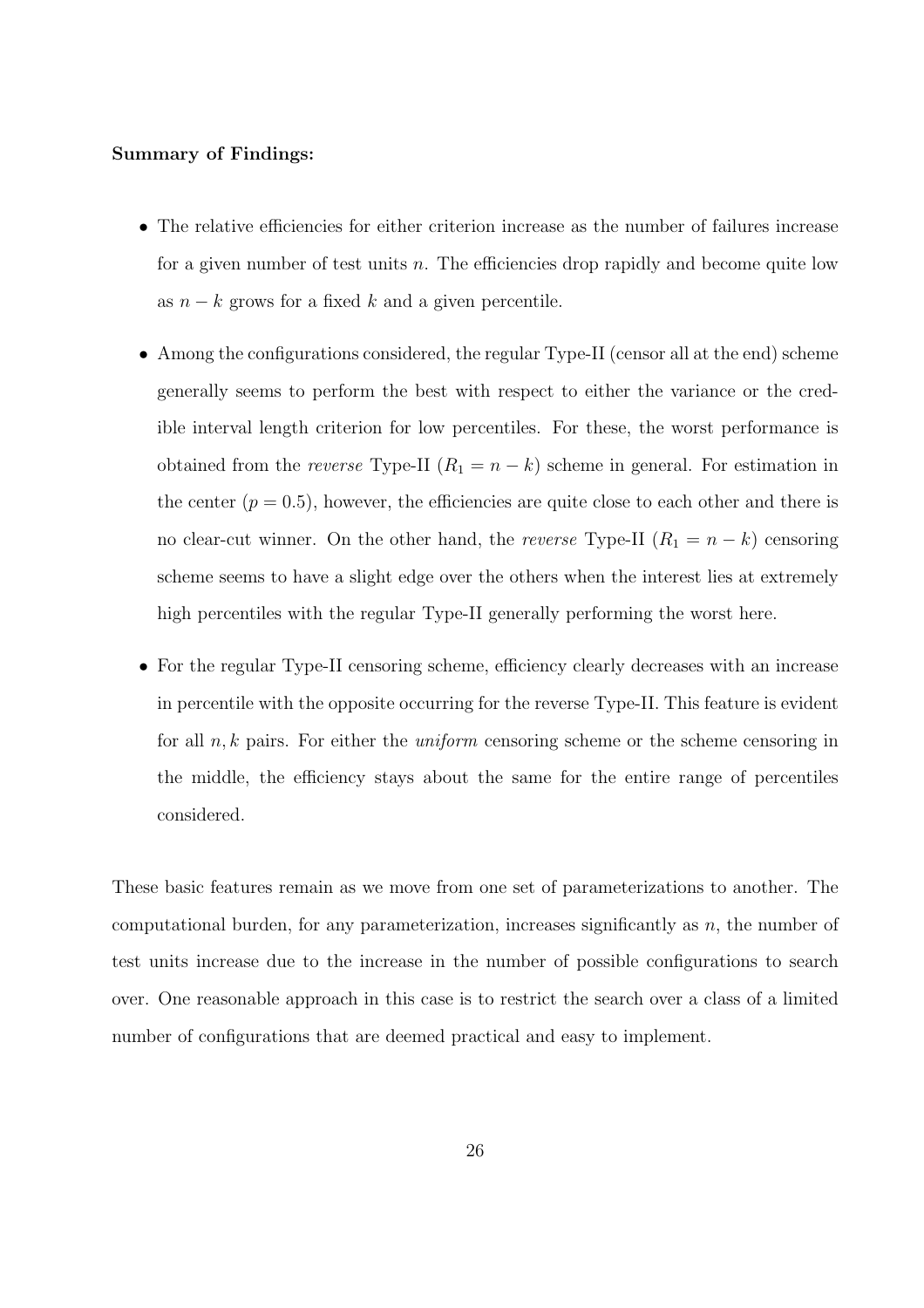# 5 Discussion

In this article, Bayesian inference and planning for linear hazard rate distribution are investigated in detail under a progressively censored sampling scheme. The competing risks structure and existence of simple physical interpretation have attracted investigation of LHR as a potential life-distribution for many years. The main purpose of this article is to take a Bayesian look ar the statistical inference related to LHR under a PC scheme. One obvious advantage of the Bayesian framework is the ability to unify the inference results for both Type I and Type II and even a mix of the two. The development can be generalized to the PC scheme that starts the observation process at the r-th order statistics  $(r > 1)$ , albeit at the expense of tractable inference. We did not pursue that route here and instead focused on the case that is perhaps more practical and brings forth some interesting connection with the frequentist treatment.

Krane (1963) studied hazard rates in the general polynomial form

$$
h_1(t) = \beta_0 + \beta_1 t + \dots + \beta_m t^m, \ \ m \ge 1,
$$

that includes, apart from LHR, non-monotonic bathtub-shaped hazard functions. The development in this article readily generalizes to the polynomial hazard model under independent gamma priors for the  $\beta$  parameters. For a given application, however, a higher order than a third degree polynomial would rarely be of use.

Throughout this article, we have worked with the parameter space consisting of the positive quadrant in two dimensions. This makes either Exponential or Rayleigh limiting cases of our LHR formulation. An alternative formulation that includes these distributions as special cases of LHR adds on to the parameter space the boundary  $B =$  $\overline{a}$  $(\lambda_1 = 0, \lambda_2 >$ 0)  $\cup$   $(\lambda_1 > 0, \lambda_2 = 0)$ . The large sample inference results of the maximum likelihood estimators of  $(\lambda_1, \lambda_2) \in B$  are non-standard. Using some general theory advanced by Self and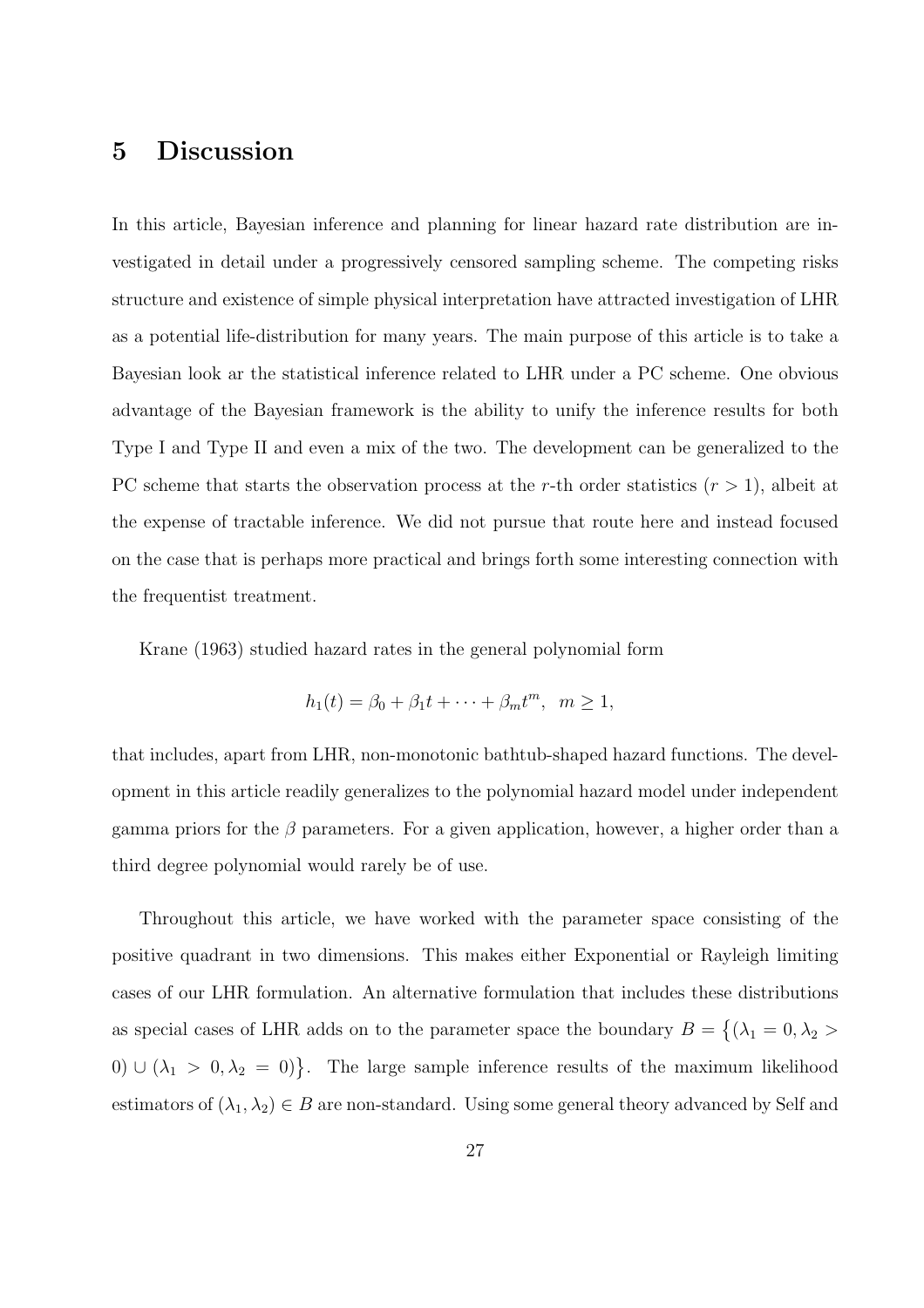Liang (1987), one can show for regular Type-II censored data that the MLE's of both  $\lambda_1, \lambda_2$ converge in distribution to a 50-50 mixture of a normal random variable and a degenerate random variable at 0 (c.f. Sen 2006). In the Bayesian framework, the modified parameter space is accommodated by means of a mixture prior that can be defined hierarchically as

$$
\pi^*(\lambda_1, \lambda_2 \mid w_1, w_2) = w_1 \pi_1(\lambda_1) \delta_{\{\lambda_2 = 0\}} + w_2 \delta_{\{\lambda_1 = 0\}} \pi_2(\lambda_2) + (1 - w_1 - w_2) \pi_1(\lambda_1) \pi_2(\lambda_2)
$$
  

$$
\tilde{\pi}(w_1, w_2) \propto w_1^{\alpha_1 - 1} w_2^{\alpha_2 - 1} (1 - w_1 - w_2)^{\alpha_3 - 1}, \quad \alpha_1, \alpha_2, \alpha_3 > 0,
$$
 (29)

where  $\pi_1(\lambda_1)$ ,  $\pi_2(\lambda_2)$  conform to the gamma priors in (7) and (8), respectively, and  $\delta_{\{\}}$  refers to the measure degenerate at zero. The prior specification incorporates the two boundaries of the parameter space. The mixture prior does not add any additional complexity in the Bayesian framework when the inference is carried out numerically using MCMC. We did not pursue this in this article, however, in order to keep the exposition simple.

The planning component described in this article constitutes an important practical aspect of a life-testing experiment. Both criteria explored here relate to precision under the Bayesian framework. In choosing the prior parameterization, the experimenter should perhaps rely on historical data. Optimal planning is useful in view of the fact that an experimenter planning the experiment has several PC configurations to choose from, the number of which increases quickly as  $n$  increases. If freeing up units to make them available for another experiment is a primary goal, then understanding the optimality (or otherwise) of a PC scheme that censors earlier in the process is particularly crucial. It seems that for LHR, both the variance and the credible interval criteria indeed find such PC schemes to have desirable properties, especially when the number of available testing units is small, and interest lies on the larger percentiles of the life distribution. The numerical search strategy for finding optimum PC can be prohibitively time consuming in general. Further research is needed to find an efficient search algorithm in this regard.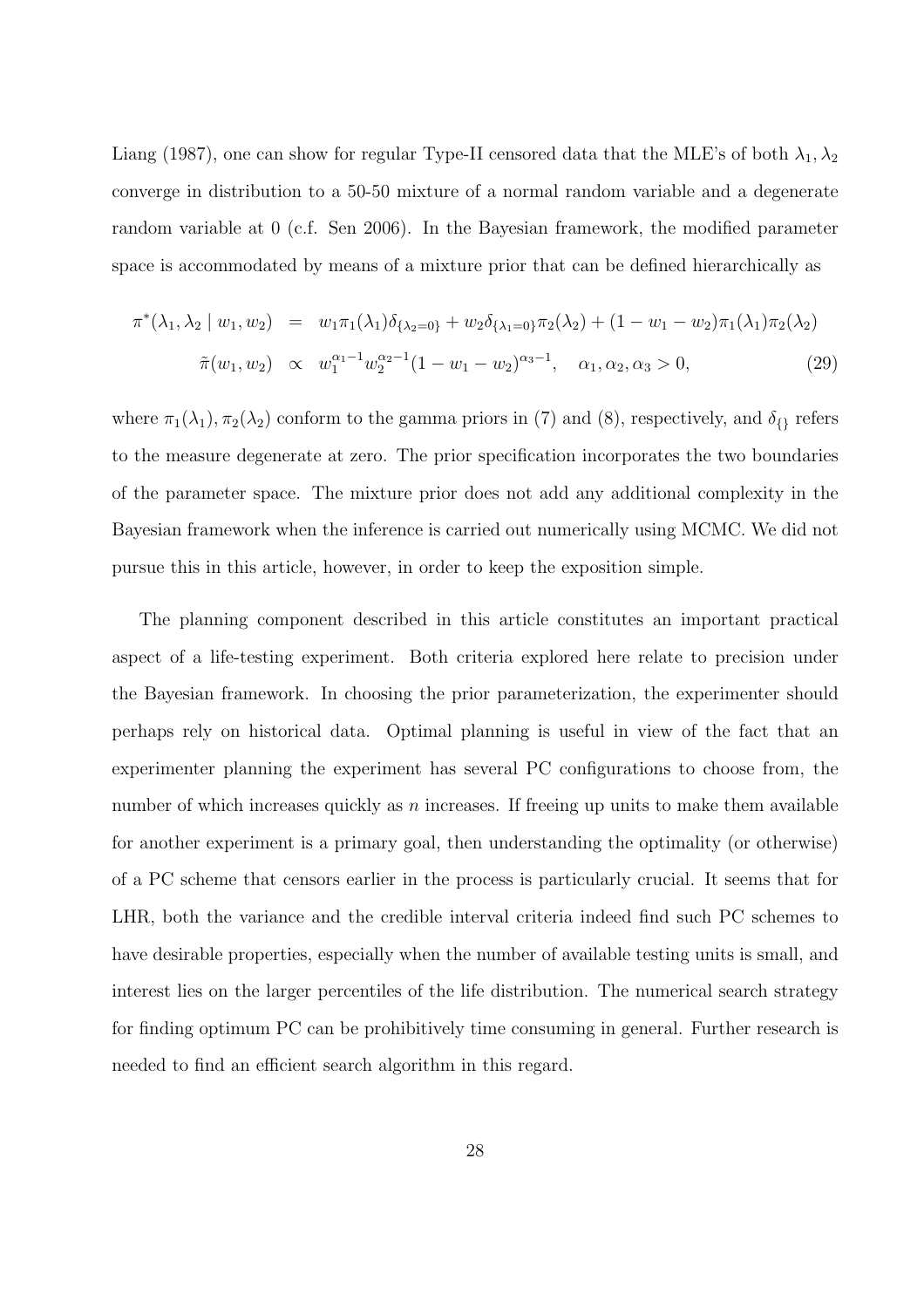# References

- [1] Ashour, S.K. and Youssef, A. (1991), "Bayes estimation of the linear failure rate", Journal of Indian Association of Productivity Quality and Reliability, 16, 9 - 16.
- [2] Bain, L.J. (1974), "Analysis for the linear failure rate life testing distribution", Technometrics, 16, 551 - 559.
- [3] Balakrishnan, N. (2007), "Progressive censoring methodology: An apprisal", (with discussions), Test, 16, 211–289.
- [4] Balakrishnan, N. and Aggarwala, R. (2000), Progressive censoring: theory, methods, and applications Boston: Birkhuser.
- [5] Balakrishnan, N. and Malik, H.J. (1986), "Order statistics from the linear failure rate distribution, Part I: Increasing Hazard Rate Case", Communications in Statistics - Theory and methods, 15, 179 - 203.
- [6] Boag, J. W. (1949), "Maximum likelihood estimates of the proportion of patients cured by cancer therapy", Journal of the Royal Statistical Society, Series B, 11, 15–44.
- [7] Broadbent, S. (1958), "Simple mortality rates", Journal of the Royal Statistical Society, Series C, 7, 86–95.
- [8] Carbone, P. O., Kellerhouse, L. E., and Gehan, E. A. (1967), "Plasmacytic Myeloma: a study of the relationship of survival to various clinical manifestations and anomalous protein type in 112 patients", The American Journal of Medicine 42, 937–948.
- [9] Cohen, Jr., A. C. (1963), "Progressively Censored Samples in Life Testing," Technometrics 5, 327–339.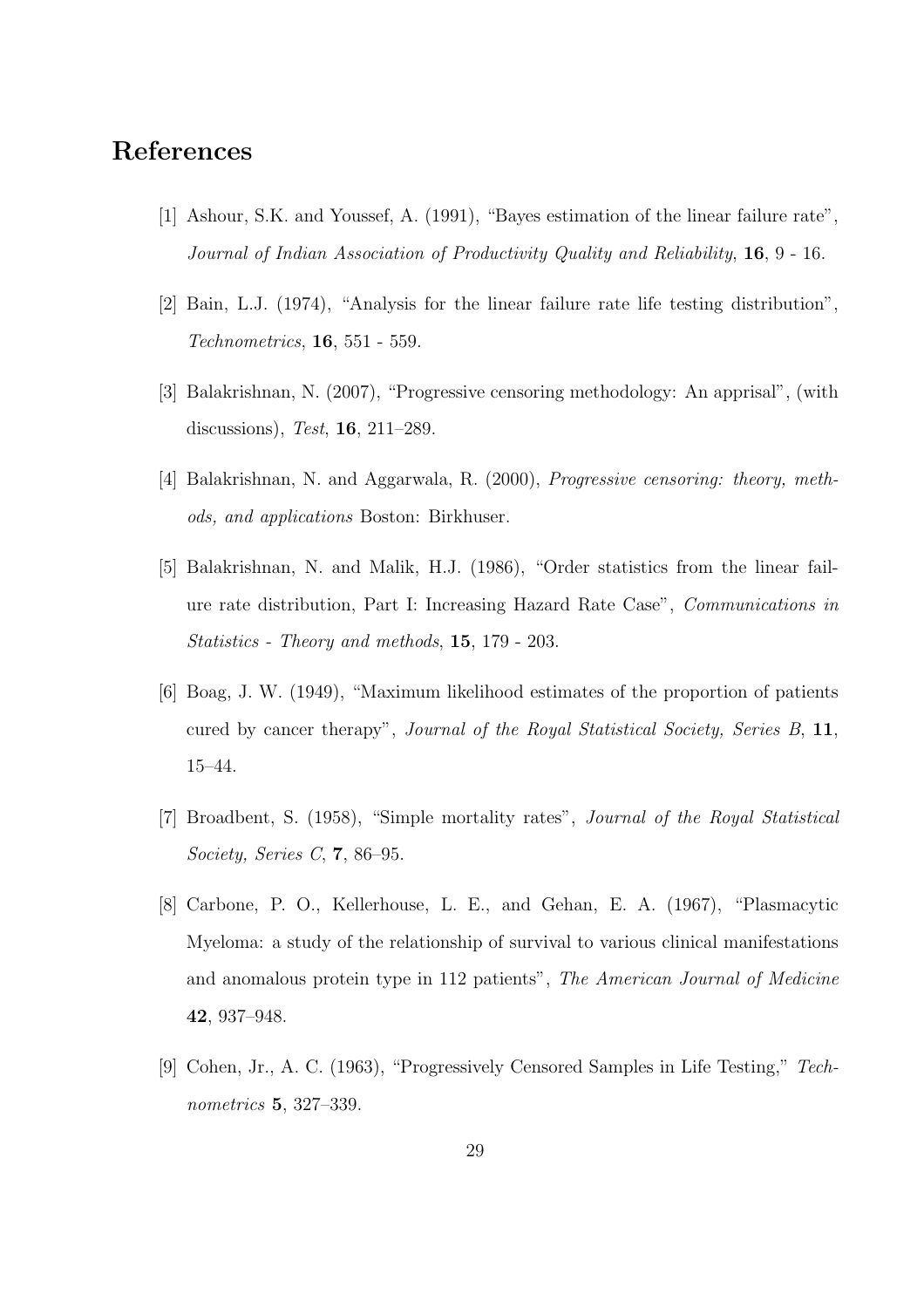- [10] Datta, G. S. and Sweeting, T. J. (2005). "Probability matching priors", in Handbook of Statistics, 25: Bayesian Thinking: Modeling and Computation eds. D. K. Dey and C. R. Rao, Elsevier, 91-114.
- [11] Gross, A. J. and Clark, V. A. (1975), Survival Distributions: Reliability Applications in the Biomedical Sciences Wiley, New York. (Section 4.8 in Chapter 4 discusses inference and model fitting for LFR as well as polynomial hazard function distributions.)
- [12] Kodlin, D. (1967), "A new response time distribution", Biometrics, 2, 227–239.
- [13] Krane, S. A. (1963), "Analysis of survival data by regression techniques", Technometrics, 5, 161–174.
- [14] Kundu, D. (2008), "Bayesian inference and life testing plan for the Weibull distribution in presence of progressive censoring", Technometrics, 50, 144–154.
- [15] Lin, C.T., Wu, S.J.S. and Balakrishnan, N. (2003), "Parameter estimation of the linear hazard rate distribution based on records and inter-record times", Communications in Statistics - Theory and methods, 32, 729 - 748.
- [16] Lin, C.T., Wu, S.J.S. and Balakrishnan, N. (2006), "Monte Carlo methods for Bayesian inference on the linear hazard rate distribution", Communications in Statistics - Simulation and Computation, 35, 575 - 590.
- [17] Nelson, W. (1970), "Hazard plotting methods for analysis of life data with different failure modes. Journal of Quaity and Technology, 2, 126–149.
- [18] Pandey, A., Singh, A. and Zimmer, W.J. (1993), "Bayes estimation of the linear failure rate model", *IEEE Transactions on Reliability*, **42**, 636 - 640.